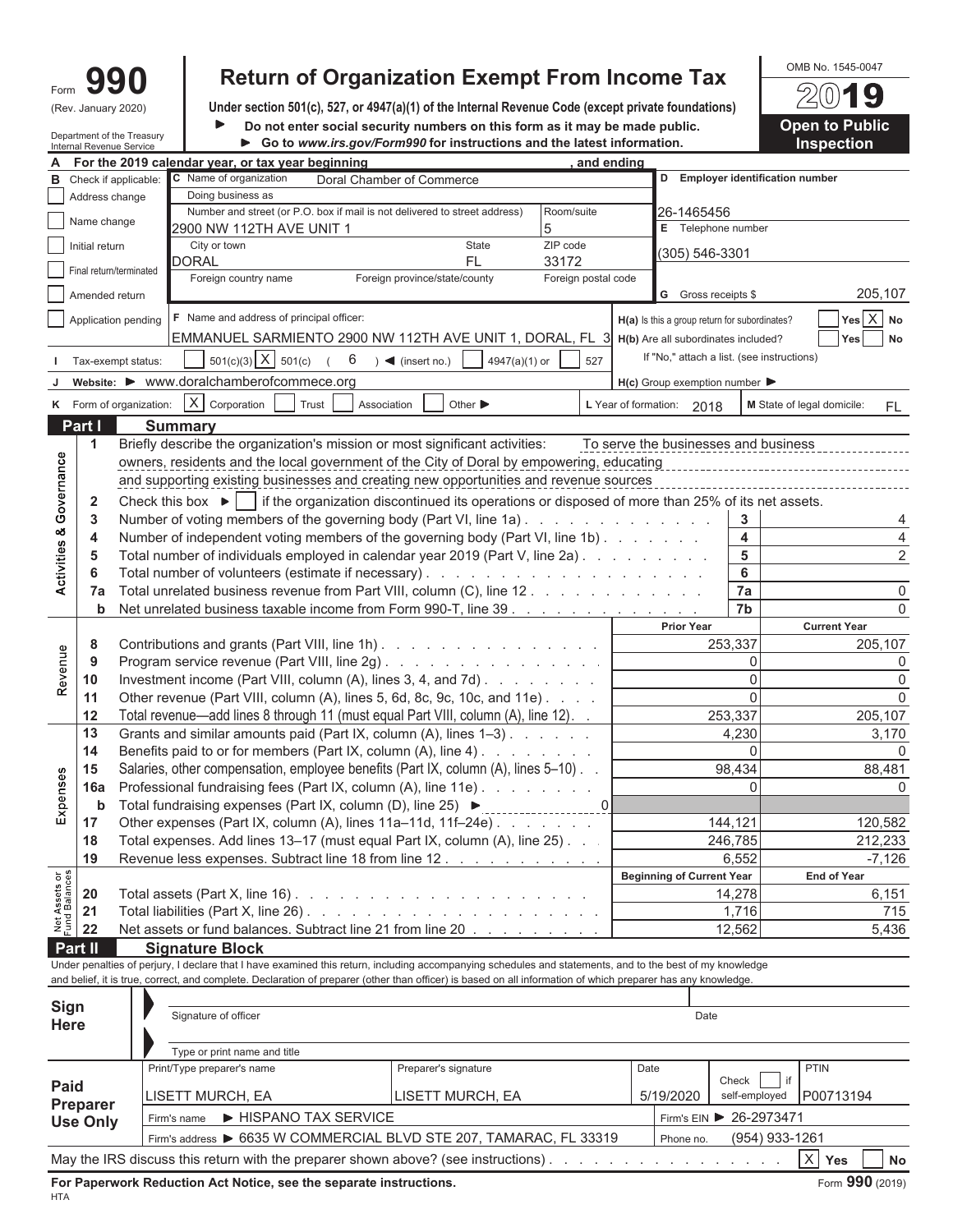|                | Form 990 (2019) | Doral Chamber of Commerce                                                                                                                                                                                                                                                                                                                                                                                                                         | 26-1465456 | Page 2         |
|----------------|-----------------|---------------------------------------------------------------------------------------------------------------------------------------------------------------------------------------------------------------------------------------------------------------------------------------------------------------------------------------------------------------------------------------------------------------------------------------------------|------------|----------------|
|                | Part III        | <b>Statement of Program Service Accomplishments</b><br>Check if Schedule O contains a response or note to any line in this Part III                                                                                                                                                                                                                                                                                                               |            |                |
| 1              |                 | Briefly describe the organization's mission:<br>Encourage business and community prosperity by promoting economic programs designed to<br>strengthen and enhance the financial opportunities for all businesses with the City of<br>Doral Serve as an effective non partisan, non-sectarian voice for business on legislative, encontances are response to the<br>business, social, governmental and community issues affecting the City of Doral |            |                |
| $\overline{2}$ |                 | Did the organization undertake any significant program services during the year which were not listed on<br>If "Yes," describe these new services on Schedule O.                                                                                                                                                                                                                                                                                  | <b>Yes</b> | $\times$<br>No |
| 3              |                 | Did the organization cease conducting, or make significant changes in how it conducts, any program<br>If "Yes," describe these changes on Schedule O.                                                                                                                                                                                                                                                                                             | <b>Yes</b> | $X$ No         |
| 4              |                 | Describe the organization's program service accomplishments for each of its three largest program services, as measured by<br>expenses. Section 501(c)(3) and 501(c)(4) organizations are required to report the amount of grants and allocations to others,<br>the total expenses, and revenue, if any, for each program service reported.                                                                                                       |            |                |
| 4a             | <b>SEMINARS</b> |                                                                                                                                                                                                                                                                                                                                                                                                                                                   |            |                |
|                |                 |                                                                                                                                                                                                                                                                                                                                                                                                                                                   |            |                |
|                |                 |                                                                                                                                                                                                                                                                                                                                                                                                                                                   |            |                |
| 4b             |                 |                                                                                                                                                                                                                                                                                                                                                                                                                                                   |            |                |
|                |                 |                                                                                                                                                                                                                                                                                                                                                                                                                                                   |            |                |
|                |                 |                                                                                                                                                                                                                                                                                                                                                                                                                                                   |            |                |
| 4c             |                 |                                                                                                                                                                                                                                                                                                                                                                                                                                                   |            |                |
|                |                 |                                                                                                                                                                                                                                                                                                                                                                                                                                                   |            |                |
|                |                 |                                                                                                                                                                                                                                                                                                                                                                                                                                                   |            |                |
|                |                 |                                                                                                                                                                                                                                                                                                                                                                                                                                                   |            |                |
|                |                 |                                                                                                                                                                                                                                                                                                                                                                                                                                                   |            |                |
| 4d             |                 | Other program services (Describe on Schedule O.)                                                                                                                                                                                                                                                                                                                                                                                                  |            |                |
| 4e             | (Expenses \$    | 0 including grants of \$<br>$0$ ) (Revenue \$<br>Total program service expenses<br>0                                                                                                                                                                                                                                                                                                                                                              | 0)         |                |
|                |                 |                                                                                                                                                                                                                                                                                                                                                                                                                                                   |            |                |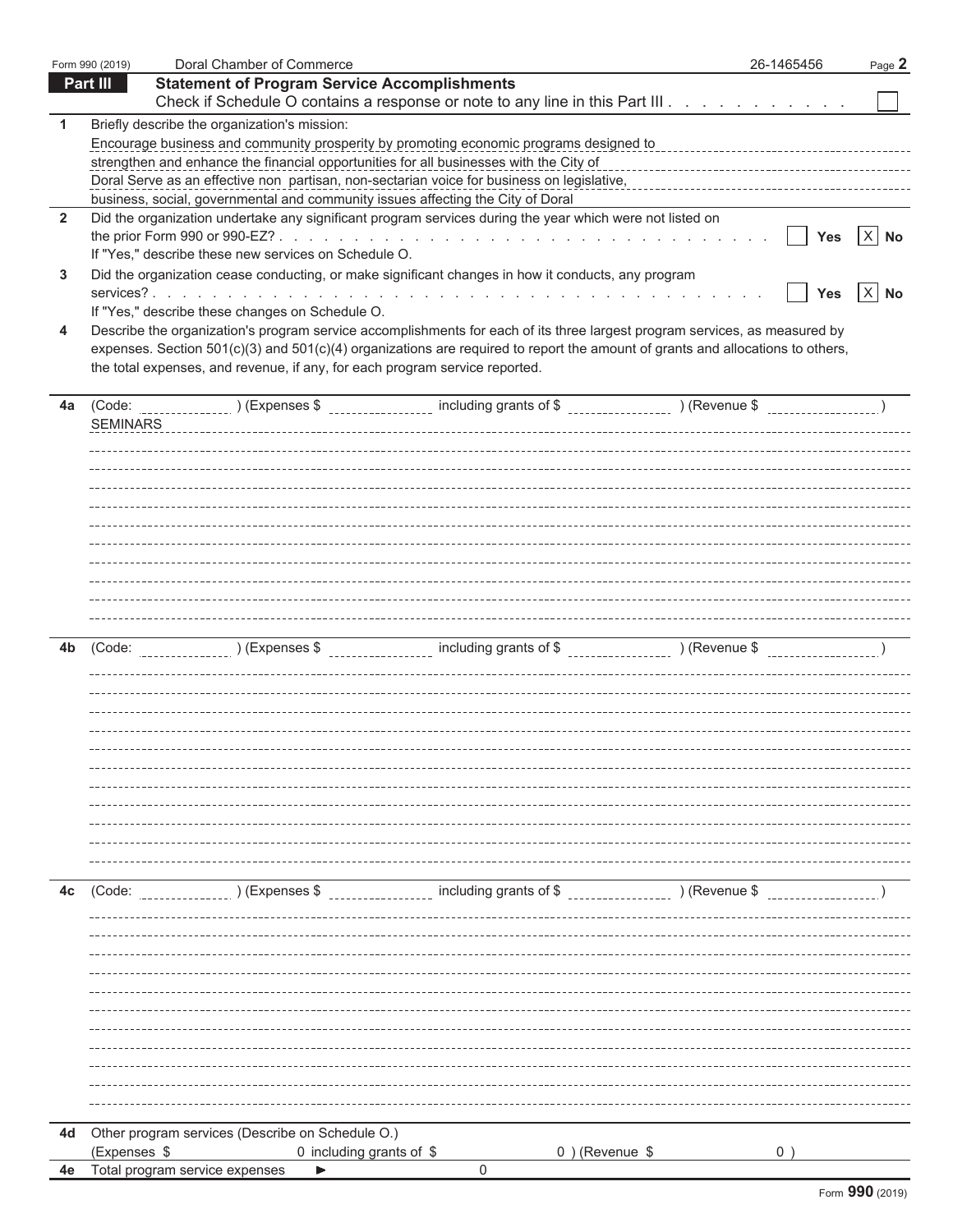Form 990 (2019) Doral Chamber of Commerce 26-1465456 Page **3**

| <b>Part IV</b> | <b>Checklist of Required Schedules</b>                                                                                                                                                                                               |                      |     |                         |
|----------------|--------------------------------------------------------------------------------------------------------------------------------------------------------------------------------------------------------------------------------------|----------------------|-----|-------------------------|
|                |                                                                                                                                                                                                                                      |                      | Yes | No                      |
| 1              | Is the organization described in section $501(c)(3)$ or $4947(a)(1)$ (other than a private foundation)? If "Yes,"                                                                                                                    |                      |     |                         |
|                | complete Schedule A.                                                                                                                                                                                                                 | $\blacktriangleleft$ |     | X                       |
| $\mathbf{2}$   | Is the organization required to complete Schedule B, Schedule of Contributors (see instructions)?                                                                                                                                    | $\overline{2}$       |     | X                       |
| 3              | Did the organization engage in direct or indirect political campaign activities on behalf of or in opposition to                                                                                                                     |                      |     |                         |
|                |                                                                                                                                                                                                                                      | 3                    |     | X                       |
| 4              | Section 501(c)(3) organizations. Did the organization engage in lobbying activities, or have a section 501(h)                                                                                                                        |                      |     |                         |
|                |                                                                                                                                                                                                                                      | 4                    |     |                         |
| 5              | Is the organization a section $501(c)(4)$ , $501(c)(5)$ , or $501(c)(6)$ organization that receives membership dues,                                                                                                                 |                      |     |                         |
|                | assessments, or similar amounts as defined in Revenue Procedure 98-19? If "Yes," complete Schedule C, Part III                                                                                                                       | 5                    |     | X                       |
| 6              | Did the organization maintain any donor advised funds or any similar funds or accounts for which donors                                                                                                                              |                      |     |                         |
|                | have the right to provide advice on the distribution or investment of amounts in such funds or accounts? If                                                                                                                          |                      |     |                         |
|                |                                                                                                                                                                                                                                      | 6                    |     | X                       |
| 7              | Did the organization receive or hold a conservation easement, including easements to preserve open space,                                                                                                                            |                      |     |                         |
|                | the environment, historic land areas, or historic structures? If "Yes," complete Schedule D, Part II.                                                                                                                                | $\overline{7}$       |     | X                       |
| 8              | Did the organization maintain collections of works of art, historical treasures, or other similar assets? If "Yes,"                                                                                                                  |                      |     |                         |
|                |                                                                                                                                                                                                                                      | 8                    |     | X                       |
| 9              | Did the organization report an amount in Part X, line 21, for escrow or custodial account liability, serve as a                                                                                                                      |                      |     |                         |
|                | custodian for amounts not listed in Part X; or provide credit counseling, debt management, credit repair, or debt                                                                                                                    |                      |     |                         |
|                |                                                                                                                                                                                                                                      | 9                    |     | X                       |
| 10             | Did the organization, directly or through a related organization, hold assets in donor-restricted endowments                                                                                                                         |                      |     |                         |
|                |                                                                                                                                                                                                                                      | 10                   |     | X                       |
| 11             | If the organization's answer to any of the following questions is "Yes," then complete Schedule D, Parts VI,                                                                                                                         |                      |     |                         |
|                | VII, VIII, IX, or X as applicable.                                                                                                                                                                                                   |                      |     |                         |
|                | a Did the organization report an amount for land, buildings, and equipment in Part X, line 10? If "Yes," complete                                                                                                                    |                      |     |                         |
|                |                                                                                                                                                                                                                                      | 11a                  |     | X                       |
|                | <b>b</b> Did the organization report an amount for investments—other securities in Part X, line 12, that is 5% or more                                                                                                               |                      |     |                         |
|                | of its total assets reported in Part X, line 16? If "Yes," complete Schedule D, Part VII.                                                                                                                                            | 11 <sub>b</sub>      |     | X                       |
|                | c Did the organization report an amount for investments—program related in Part X, line 13, that is 5% or more                                                                                                                       |                      |     |                         |
|                | of its total assets reported in Part X, line 16? If "Yes," complete Schedule D, Part VIII.                                                                                                                                           | 11c                  |     | X                       |
|                | d Did the organization report an amount for other assets in Part X, line 15, that is 5% or more of its total assets                                                                                                                  |                      |     |                         |
|                |                                                                                                                                                                                                                                      | 11d                  | X   |                         |
|                | e Did the organization report an amount for other liabilities in Part X, line 25? If "Yes," complete Schedule D, Part X.                                                                                                             | 11e                  | X   |                         |
|                | f Did the organization's separate or consolidated financial statements for the tax year include a footnote that addresses                                                                                                            |                      |     |                         |
|                | the organization's liability for uncertain tax positions under FIN 48 (ASC 740)? If "Yes," complete Schedule D, Part X.                                                                                                              | 11f                  |     | X                       |
|                | 12a Did the organization obtain separate, independent audited financial statements for the tax year? If "Yes," complete                                                                                                              |                      |     |                         |
|                | Schedule D. Parts XI and XII                                                                                                                                                                                                         | 12a                  |     |                         |
|                |                                                                                                                                                                                                                                      |                      |     | X                       |
|                | b Was the organization included in consolidated, independent audited financial statements for the tax year? If "Yes,"<br>and if the organization answered "No" to line 12a, then completing Schedule D, Parts XI and XII is optional |                      |     |                         |
|                |                                                                                                                                                                                                                                      | 12 <sub>b</sub>      |     | $X_{-}$<br>$\mathsf{X}$ |
| 13             | Is the organization a school described in section $170(b)(1)(A)(ii)$ ? If "Yes," complete Schedule E.                                                                                                                                | 13                   |     |                         |
| 14a            | Did the organization maintain an office, employees, or agents outside of the United States?                                                                                                                                          | 14a                  |     | X                       |
| b              | Did the organization have aggregate revenues or expenses of more than \$10,000 from grantmaking,                                                                                                                                     |                      |     |                         |
|                | fundraising, business, investment, and program service activities outside the United States, or aggregate                                                                                                                            |                      |     |                         |
|                | foreign investments valued at \$100,000 or more? If "Yes," complete Schedule F, Parts I and IV.                                                                                                                                      | 14 <sub>b</sub>      |     | X.                      |
| 15             | Did the organization report on Part IX, column (A), line 3, more than \$5,000 of grants or other assistance to or                                                                                                                    |                      |     |                         |
|                |                                                                                                                                                                                                                                      | 15                   |     | X                       |
| 16             | Did the organization report on Part IX, column (A), line 3, more than \$5,000 of aggregate grants or other                                                                                                                           |                      |     |                         |
|                | assistance to or for foreign individuals? If "Yes," complete Schedule F, Parts III and IV.                                                                                                                                           | 16                   |     | X.                      |
| 17             | Did the organization report a total of more than \$15,000 of expenses for professional fundraising services                                                                                                                          |                      |     |                         |
|                | on Part IX, column (A), lines 6 and 11e? If "Yes," complete Schedule G, Part I (see instructions).                                                                                                                                   | 17                   |     | X                       |
| 18             | Did the organization report more than \$15,000 total of fundraising event gross income and contributions on                                                                                                                          |                      |     |                         |
|                |                                                                                                                                                                                                                                      | 18                   |     | X.                      |
| 19             | Did the organization report more than \$15,000 of gross income from gaming activities on Part VIII, line 9a?                                                                                                                         |                      |     |                         |
|                |                                                                                                                                                                                                                                      | 19                   |     | X                       |
|                | 20a Did the organization operate one or more hospital facilities? If "Yes," complete Schedule H.                                                                                                                                     | 20a                  |     | X                       |
| b              | If "Yes" to line 20a, did the organization attach a copy of its audited financial statements to this return?                                                                                                                         | 20 <sub>b</sub>      |     |                         |
| 21             | Did the organization report more than \$5,000 of grants or other assistance to any domestic organization or                                                                                                                          |                      |     |                         |
|                | domestic government on Part IX, column (A), line 1? If "Yes," complete Schedule I, Parts I and II.                                                                                                                                   | 21                   |     | $\times$                |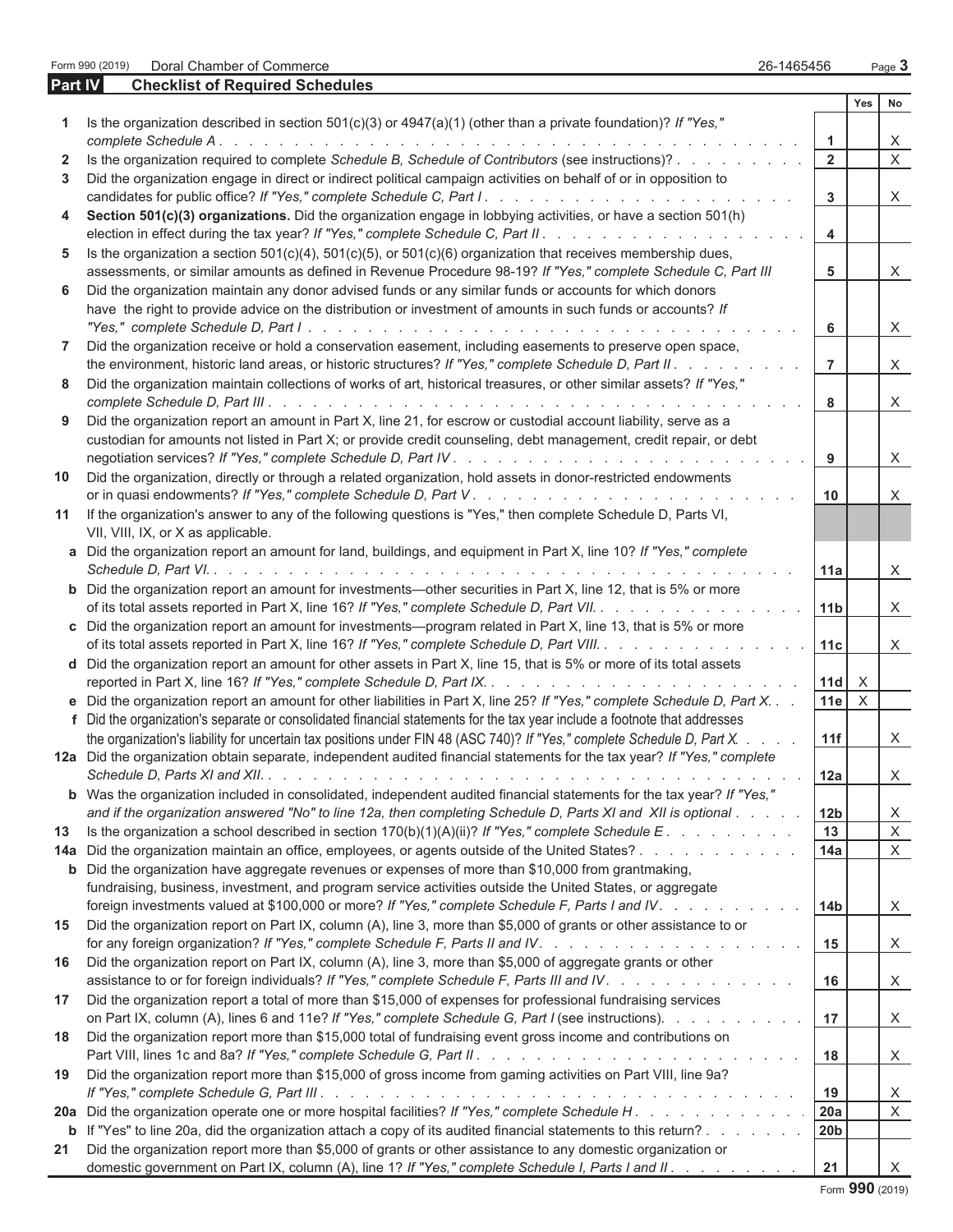$\begin{array}{c} \hline \end{array}$ 

|        |                                                                                                                                                                                                                                   |                 | Yes             | No           |
|--------|-----------------------------------------------------------------------------------------------------------------------------------------------------------------------------------------------------------------------------------|-----------------|-----------------|--------------|
| 22     | Did the organization report more than \$5,000 of grants or other assistance to or for domestic individuals on                                                                                                                     |                 |                 |              |
|        | Part IX, column (A), line 2? If "Yes," complete Schedule I, Parts I and III.                                                                                                                                                      | 22              |                 | X            |
| 23     | Did the organization answer "Yes" to Part VII, Section A, line 3, 4, or 5 about compensation of the                                                                                                                               |                 |                 |              |
|        | organization's current and former officers, directors, trustees, key employees, and highest compensated                                                                                                                           |                 |                 |              |
|        | 24a Did the organization have a tax-exempt bond issue with an outstanding principal amount of more than                                                                                                                           | 23              |                 | X            |
|        | \$100,000 as of the last day of the year, that was issued after December 31, 2002? If "Yes," answer lines                                                                                                                         |                 |                 |              |
|        |                                                                                                                                                                                                                                   | 24a             |                 | X            |
| b      | Did the organization invest any proceeds of tax-exempt bonds beyond a temporary period exception?                                                                                                                                 | 24 <sub>b</sub> |                 |              |
|        | c Did the organization maintain an escrow account other than a refunding escrow at any time during the year                                                                                                                       |                 |                 |              |
|        |                                                                                                                                                                                                                                   | 24c             |                 |              |
|        | d Did the organization act as an "on behalf of" issuer for bonds outstanding at any time during the year?                                                                                                                         | <b>24d</b>      |                 |              |
|        | 25a Section 501(c)(3), 501(c)(4), and 501(c)(29) organizations. Did the organization engage in an excess benefit                                                                                                                  |                 |                 |              |
|        | transaction with a disqualified person during the year? If "Yes," complete Schedule L, Part I.                                                                                                                                    | 25a             |                 |              |
|        | <b>b</b> Is the organization aware that it engaged in an excess benefit transaction with a disqualified person in a                                                                                                               |                 |                 |              |
|        | prior year, and that the transaction has not been reported on any of the organization's prior Forms 990 or                                                                                                                        |                 |                 |              |
|        |                                                                                                                                                                                                                                   | 25 <sub>b</sub> |                 |              |
| 26     | Did the organization report any amount on Part X, line 5 or 22, for receivables from or payables to any current                                                                                                                   |                 |                 |              |
|        | or former officer, director, trustee, key employee, creator or founder, substantial contributor, or 35%<br>controlled entity or family member of any of these persons? If "Yes," complete Schedule L, Part II.                    | 26              |                 | X            |
| 27     | Did the organization provide a grant or other assistance to any current or former officer, director, trustee, key                                                                                                                 |                 |                 |              |
|        | employee, creator or founder, substantial contributor or employee thereof, a grant selection committee                                                                                                                            |                 |                 |              |
|        | member, or to a 35% controlled entity (including an employee thereof) or family member of any of these                                                                                                                            |                 |                 |              |
|        |                                                                                                                                                                                                                                   | 27              |                 | X            |
| 28     | Was the organization a party to a business transaction with one of the following parties (see Schedule L,                                                                                                                         |                 |                 |              |
|        | Part IV instructions, for applicable filing thresholds, conditions, and exceptions):                                                                                                                                              |                 |                 |              |
| а      | A current or former officer, director, trustee, key employee, creator or founder, or substantial contributor? If                                                                                                                  |                 |                 |              |
|        | $\mathbf{r}$ . The set of the set of the set of the set of the set of the set of the set of the set of the set of the set of the set of the set of the set of the set of the set of the set of the set of the set of the set of t | 28a             |                 | X            |
| b      | A family member of any individual described in line 28a? If "Yes," complete Schedule L, Part IV.                                                                                                                                  | 28 <sub>b</sub> |                 | $\mathsf{X}$ |
| С      | A 35% controlled entity of one or more individuals and/or organizations described in lines 28a or 28b? If                                                                                                                         | 28 <sub>c</sub> |                 | X            |
| 29     | Did the organization receive more than \$25,000 in non-cash contributions? If "Yes," complete Schedule M.                                                                                                                         | 29              |                 | X            |
| 30     | Did the organization receive contributions of art, historical treasures, or other similar assets, or qualified                                                                                                                    |                 |                 |              |
|        |                                                                                                                                                                                                                                   | 30              |                 | X            |
| 31     | Did the organization liquidate, terminate, or dissolve and cease operations? If "Yes," complete Schedule N, Part I                                                                                                                | 31              |                 | X            |
| 32     | Did the organization sell, exchange, dispose of, or transfer more than 25% of its net assets?                                                                                                                                     |                 |                 |              |
|        |                                                                                                                                                                                                                                   | 32              |                 | X            |
| 33     | Did the organization own 100% of an entity disregarded as separate from the organization under Regulations                                                                                                                        |                 |                 |              |
|        |                                                                                                                                                                                                                                   | 33              |                 | X            |
| 34     | Was the organization related to any tax-exempt or taxable entity? If "Yes," complete Schedule R, Part II,                                                                                                                         |                 |                 |              |
|        | <b>35a</b> Did the organization have a controlled entity within the meaning of section $512(b)(13)?$ .                                                                                                                            | 34<br>35a       |                 | X.           |
|        | b If "Yes" to line 35a, did the organization receive any payment from or engage in any transaction with a controlled                                                                                                              |                 |                 |              |
|        | entity within the meaning of section 512(b)(13)? If "Yes," complete Schedule R, Part V, line 2                                                                                                                                    | 35 <sub>b</sub> |                 |              |
| 36     | Section 501(c)(3) organizations. Did the organization make any transfers to an exempt non-charitable related                                                                                                                      |                 |                 |              |
|        |                                                                                                                                                                                                                                   | 36              |                 |              |
| 37     | Did the organization conduct more than 5% of its activities through an entity that is not a related organization                                                                                                                  |                 |                 |              |
|        | and that is treated as a partnership for federal income tax purposes? If "Yes," complete Schedule R, Part VI.                                                                                                                     | 37              |                 | X.           |
| 38     | Did the organization complete Schedule O and provide explanations in Schedule O for Part VI, lines 11b and                                                                                                                        |                 |                 |              |
|        |                                                                                                                                                                                                                                   | 38              |                 | X            |
| Part V | <b>Statements Regarding Other IRS Filings and Tax Compliance</b>                                                                                                                                                                  |                 |                 |              |
|        | Check if Schedule O contains a response or note to any line in this Part V                                                                                                                                                        |                 |                 |              |
|        |                                                                                                                                                                                                                                   |                 | Yes             | No           |
| 1a     | Enter the number reported in Box 3 of Form 1096. Enter -0- if not applicable<br>1a<br>0<br>Enter the number of Forms W-2G included in line 1a. Enter -0- if not applicable<br>1 <sub>b</sub><br>$\Omega$                          |                 |                 |              |
| b<br>c | Did the organization comply with backup withholding rules for reportable payments to vendors and reportable                                                                                                                       |                 |                 |              |
|        |                                                                                                                                                                                                                                   | 1 <sub>c</sub>  |                 | $\sf X$      |
|        |                                                                                                                                                                                                                                   |                 | Form 990 (2019) |              |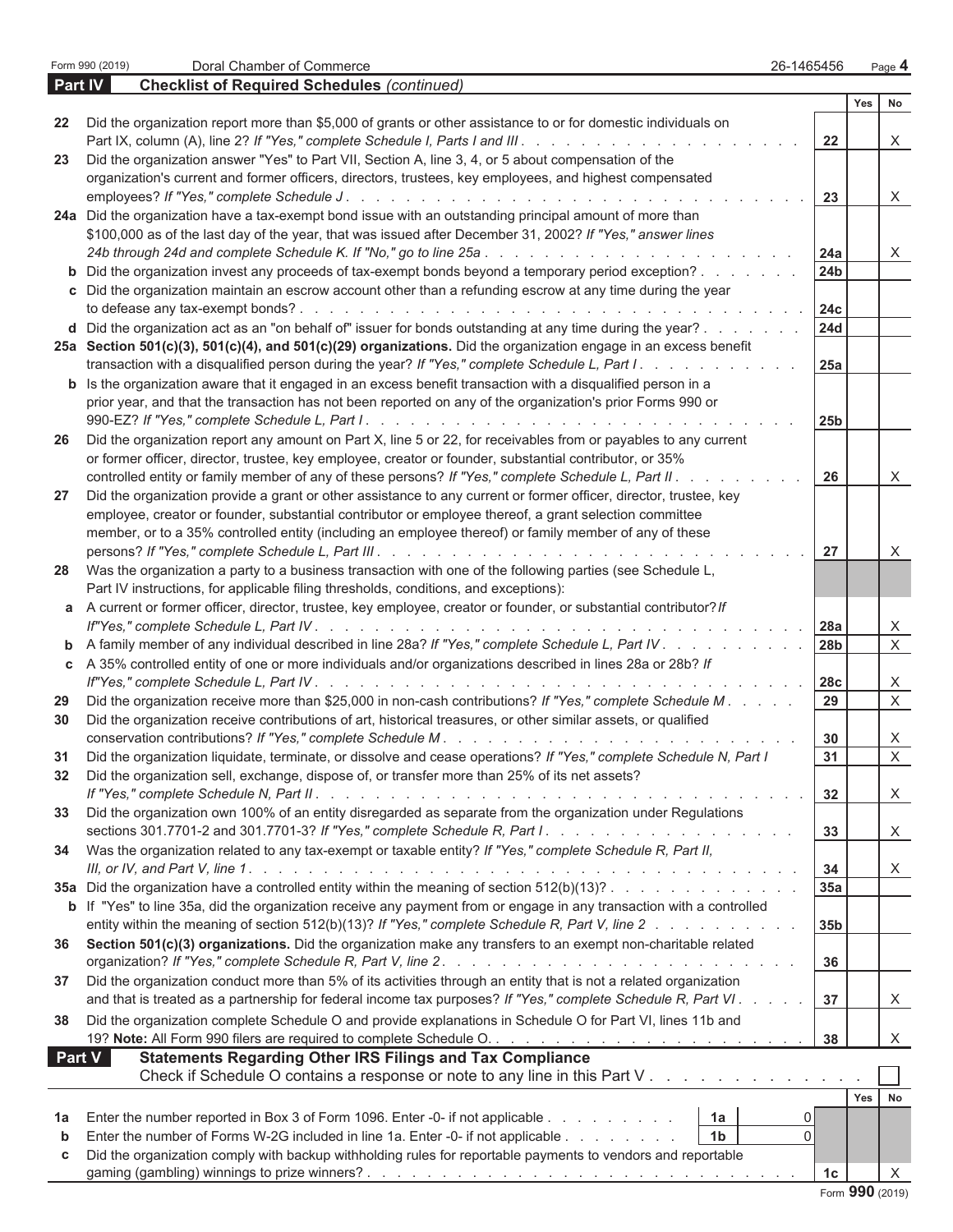|        | Form 990 (2019)<br>Doral Chamber of Commerce<br>26-1465456                                                                                                                                                                                       |                      |             | Page $5$     |
|--------|--------------------------------------------------------------------------------------------------------------------------------------------------------------------------------------------------------------------------------------------------|----------------------|-------------|--------------|
| Part V | Statements Regarding Other IRS Filings and Tax Compliance (continued)                                                                                                                                                                            |                      |             |              |
|        |                                                                                                                                                                                                                                                  |                      | Yes         | No           |
| 2a     | Enter the number of employees reported on Form W-3, Transmittal of Wage and Tax                                                                                                                                                                  |                      |             |              |
|        | Statements, filed for the calendar year ending with or within the year covered by this return<br>$\overline{2}$<br>2a                                                                                                                            |                      |             |              |
| b      | If at least one is reported on line 2a, did the organization file all required federal employment tax returns?                                                                                                                                   | 2 <sub>b</sub>       | $\mathsf X$ |              |
|        | Note: If the sum of lines 1a and 2a is greater than 250, you may be required to e-file. (see instructions)                                                                                                                                       |                      |             |              |
| За     | Did the organization have unrelated business gross income of \$1,000 or more during the year?                                                                                                                                                    | 3a<br>3 <sub>b</sub> |             | X            |
| b      | If "Yes," has it filed a Form 990-T for this year? If "No" to line 3b, provide an explanation on Schedule O.<br>At any time during the calendar year, did the organization have an interest in, or a signature or other authority over,          |                      |             |              |
| 4a     | a financial account in a foreign country (such as a bank account, securities account, or other financial account)?                                                                                                                               | 4a                   |             | X            |
| b      | If "Yes," enter the name of the foreign country ▶                                                                                                                                                                                                |                      |             |              |
|        | See instructions for filing requirements for FinCEN Form 114, Report of Foreign Bank and Financial Accounts (FBAR).                                                                                                                              |                      |             |              |
| 5a     | Was the organization a party to a prohibited tax shelter transaction at any time during the tax year?                                                                                                                                            | 5a                   |             | X            |
| b      | Did any taxable party notify the organization that it was or is a party to a prohibited tax shelter transaction?                                                                                                                                 | 5 <sub>b</sub>       |             | $\mathsf{X}$ |
| c      |                                                                                                                                                                                                                                                  | 5c                   |             |              |
| 6а     | Does the organization have annual gross receipts that are normally greater than \$100,000, and did the                                                                                                                                           |                      |             |              |
|        | organization solicit any contributions that were not tax deductible as charitable contributions?                                                                                                                                                 | 6a                   |             | X            |
| b      | If "Yes," did the organization include with every solicitation an express statement that such contributions or                                                                                                                                   |                      |             |              |
|        |                                                                                                                                                                                                                                                  | 6 <sub>b</sub>       |             |              |
| 7      | Organizations that may receive deductible contributions under section 170(c).                                                                                                                                                                    |                      |             |              |
| a      | Did the organization receive a payment in excess of \$75 made partly as a contribution and partly for goods                                                                                                                                      |                      |             |              |
|        |                                                                                                                                                                                                                                                  | 7a                   |             | X            |
| b      | If "Yes," did the organization notify the donor of the value of the goods or services provided?                                                                                                                                                  | 7b                   |             |              |
| c      | Did the organization sell, exchange, or otherwise dispose of tangible personal property for which it was                                                                                                                                         |                      |             |              |
|        |                                                                                                                                                                                                                                                  | 7c                   |             | X            |
| d      | 7d<br>If "Yes," indicate the number of Forms 8282 filed during the year.                                                                                                                                                                         |                      |             |              |
| e      | Did the organization receive any funds, directly or indirectly, to pay premiums on a personal benefit contract?                                                                                                                                  | 7e<br>7f             |             | X<br>X       |
| f      | Did the organization, during the year, pay premiums, directly or indirectly, on a personal benefit contract?<br>If the organization received a contribution of qualified intellectual property, did the organization file Form 8899 as required? | 7g                   |             |              |
| g<br>h | If the organization received a contribution of cars, boats, airplanes, or other vehicles, did the organization file a Form 1098-C?.                                                                                                              | 7 <sub>h</sub>       |             |              |
| 8      | Sponsoring organizations maintaining donor advised funds. Did a donor advised fund maintained by the                                                                                                                                             |                      |             |              |
|        | sponsoring organization have excess business holdings at any time during the year?                                                                                                                                                               | 8                    |             |              |
| 9      | Sponsoring organizations maintaining donor advised funds.                                                                                                                                                                                        |                      |             |              |
| a      | Did the sponsoring organization make any taxable distributions under section 4966?                                                                                                                                                               | 9a                   |             |              |
| b      | Did the sponsoring organization make a distribution to a donor, donor advisor, or related person?                                                                                                                                                | 9b                   |             |              |
| 10     | Section 501(c)(7) organizations. Enter:                                                                                                                                                                                                          |                      |             |              |
|        | 10a<br>Initiation fees and capital contributions included on Part VIII, line 12.                                                                                                                                                                 |                      |             |              |
| b      | Gross receipts, included on Form 990, Part VIII, line 12, for public use of club facilities<br>10 <sub>b</sub>                                                                                                                                   |                      |             |              |
| 11     | Section 501(c)(12) organizations. Enter:                                                                                                                                                                                                         |                      |             |              |
| a      | 11a                                                                                                                                                                                                                                              |                      |             |              |
| b      | Gross income from other sources (Do not net amounts due or paid to other sources                                                                                                                                                                 |                      |             |              |
|        | 11 <sub>b</sub>                                                                                                                                                                                                                                  |                      |             |              |
| 12a    | Section 4947(a)(1) non-exempt charitable trusts. Is the organization filing Form 990 in lieu of Form 1041?                                                                                                                                       | 12a                  |             |              |
| b      | 12 <sub>b</sub><br>If "Yes," enter the amount of tax-exempt interest received or accrued during the year                                                                                                                                         |                      |             |              |
| 13     | Section 501(c)(29) qualified nonprofit health insurance issuers.                                                                                                                                                                                 |                      |             |              |
| a      | Is the organization licensed to issue qualified health plans in more than one state?<br>Note: See the instructions for additional information the organization must report on Schedule O.                                                        | 13a                  |             |              |
| b      | Enter the amount of reserves the organization is required to maintain by the states in which                                                                                                                                                     |                      |             |              |
|        | 13 <sub>b</sub>                                                                                                                                                                                                                                  |                      |             |              |
| c      | 13 <sub>c</sub>                                                                                                                                                                                                                                  |                      |             |              |
| 14a    | Did the organization receive any payments for indoor tanning services during the tax year?                                                                                                                                                       | 14a                  |             | X            |
| b      | If "Yes," has it filed a Form 720 to report these payments? If "No," provide an explanation on Schedule O.                                                                                                                                       | 14 <sub>b</sub>      |             |              |
| 15     | Is the organization subject to the section 4960 tax on payment(s) of more than \$1,000,000 in remuneration or                                                                                                                                    |                      |             |              |
|        |                                                                                                                                                                                                                                                  | 15                   |             | X            |
|        | If "Yes," see instructions and file Form 4720, Schedule N.                                                                                                                                                                                       |                      |             |              |
| 16     | Is the organization an educational institution subject to the section 4968 excise tax on net investment income?                                                                                                                                  | 16                   |             | X            |
|        | If "Yes," complete Form 4720, Schedule O.                                                                                                                                                                                                        |                      |             |              |
|        |                                                                                                                                                                                                                                                  |                      |             |              |

Form **990** (2019)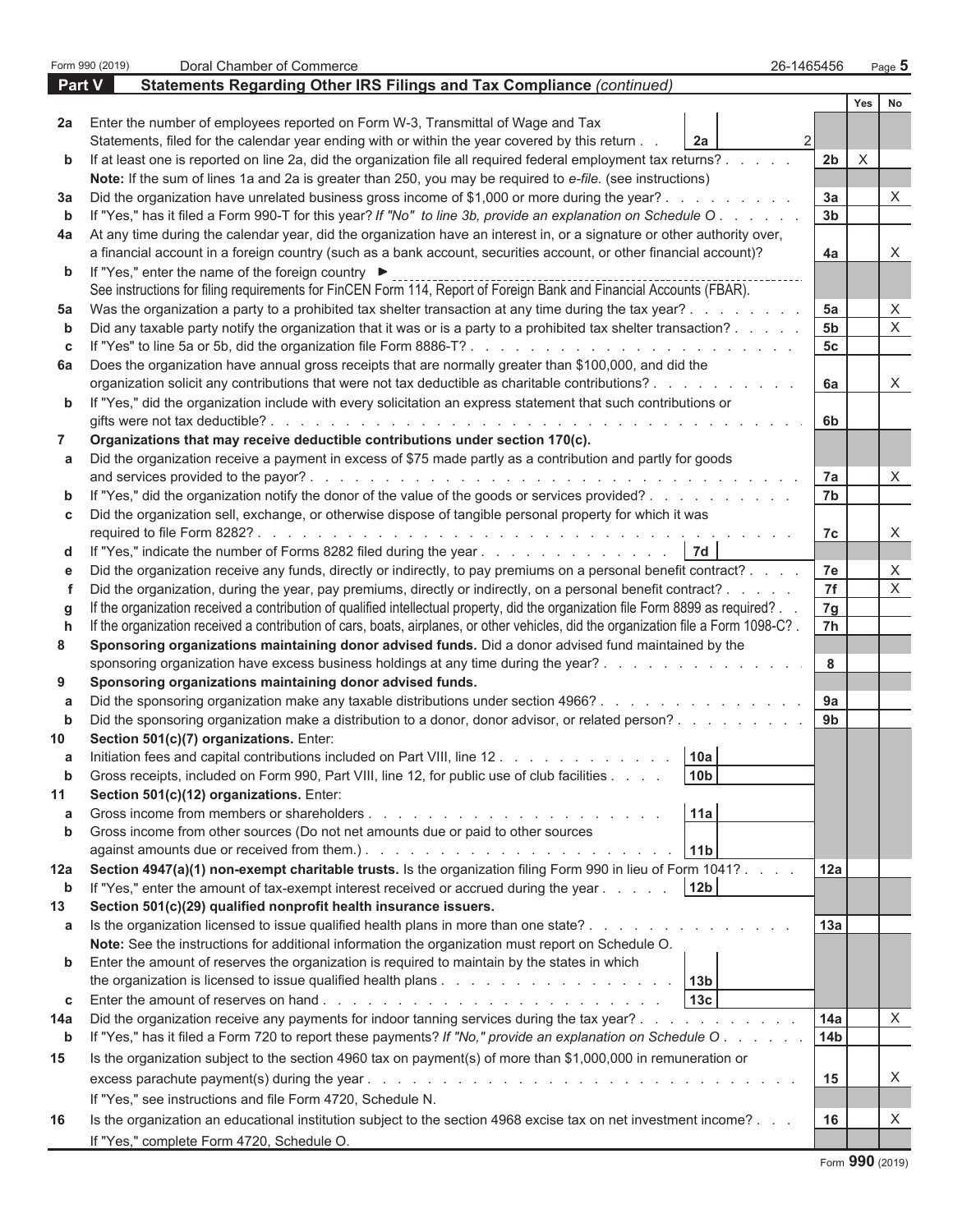|     | Form 990 (2019)<br>Doral Chamber of Commerce<br>26-1465456                                                                                                        |                       |              | Page 6                  |
|-----|-------------------------------------------------------------------------------------------------------------------------------------------------------------------|-----------------------|--------------|-------------------------|
|     | Governance, Management, and Disclosure For each "Yes" response to lines 2 through 7b below, and for a "No"<br>Part VI                                             |                       |              |                         |
|     | response to line 8a, 8b, or 10b below, describe the circumstances, processes, or changes on Schedule O. See instructions.                                         |                       |              |                         |
|     | Check if Schedule O contains a response or note to any line in this Part VI.                                                                                      |                       |              |                         |
|     | <b>Section A. Governing Body and Management</b>                                                                                                                   |                       |              |                         |
|     |                                                                                                                                                                   |                       | Yes          | No                      |
|     | 1a Enter the number of voting members of the governing body at the end of the tax year<br>1a                                                                      |                       |              |                         |
|     | If there are material differences in voting rights among members of the governing body, or                                                                        |                       |              |                         |
|     | if the governing body delegated broad authority to an executive committee or similar                                                                              |                       |              |                         |
|     | committee, explain on Schedule O.                                                                                                                                 |                       |              |                         |
| b   | Enter the number of voting members included on line 1a, above, who are independent<br>1b                                                                          |                       |              |                         |
| 2   | Did any officer, director, trustee, or key employee have a family relationship or a business relationship with                                                    |                       |              |                         |
| 3   | Did the organization delegate control over management duties customarily performed by or under the direct                                                         | $\mathbf{2}$          |              | X                       |
|     | supervision of officers, directors, trustees, or key employees to a management company or other person?                                                           | 3                     |              | X                       |
| 4   | Did the organization make any significant changes to its governing documents since the prior Form 990 was filed?                                                  | 4                     |              | $\overline{\mathsf{x}}$ |
| 5   | Did the organization become aware during the year of a significant diversion of the organization's assets?                                                        | 5                     |              | $\mathsf X$             |
| 6   |                                                                                                                                                                   | 6                     |              | $\mathsf X$             |
| 7a  | Did the organization have members, stockholders, or other persons who had the power to elect or appoint                                                           |                       |              |                         |
|     |                                                                                                                                                                   | 7a                    |              | X                       |
| b   | Are any governance decisions of the organization reserved to (or subject to approval by) members,                                                                 |                       |              |                         |
|     |                                                                                                                                                                   | 7b                    |              | X                       |
| 8   | Did the organization contemporaneously document the meetings held or written actions undertaken during                                                            |                       |              |                         |
|     | the year by the following:                                                                                                                                        |                       |              |                         |
| а   |                                                                                                                                                                   | 8a                    |              | $\overline{X}$          |
| b   |                                                                                                                                                                   | 8b                    |              | $\mathsf X$             |
| 9   | Is there any officer, director, trustee, or key employee listed in Part VII, Section A, who cannot be reached                                                     |                       |              |                         |
|     | at the organization's mailing address? If "Yes," provide the names and addresses on Schedule O.                                                                   | 9                     |              | X                       |
|     | Section B. Policies (This Section B requests information about policies not required by the Internal Revenue Code.)                                               |                       |              |                         |
|     |                                                                                                                                                                   |                       | Yes          | No                      |
|     |                                                                                                                                                                   | 10a                   | X            |                         |
| b   | If "Yes," did the organization have written policies and procedures governing the activities of such chapters,                                                    |                       |              |                         |
|     | affiliates, and branches to ensure their operations are consistent with the organization's exempt purposes? .                                                     | 10 <sub>b</sub>       | $\mathsf{X}$ |                         |
| 11a | Has the organization provided a complete copy of this Form 990 to all members of its governing body before filing the form?.                                      | 11a                   | $\sf X$      |                         |
| b   | Describe in Schedule O the process, if any, used by the organization to review this Form 990.                                                                     |                       |              |                         |
|     | 12a Did the organization have a written conflict of interest policy? If "No," go to line 13.                                                                      | 12a                   |              | X                       |
| b   | Were officers, directors, or trustees, and key employees required to disclose annually interests that could give rise to conflicts?                               | 12 <sub>b</sub>       |              |                         |
|     | Did the organization regularly and consistently monitor and enforce compliance with the policy? If "Yes,"                                                         |                       |              |                         |
| 13  |                                                                                                                                                                   | 12 <sub>c</sub><br>13 |              | X<br>$\mathsf X$        |
| 14  | Did the organization have a written document retention and destruction policy?                                                                                    | 14                    |              | $\mathsf X$             |
| 15  | Did the process for determining compensation of the following persons include a review and approval by                                                            |                       |              |                         |
|     | independent persons, comparability data, and contemporaneous substantiation of the deliberation and decision?                                                     |                       |              |                         |
| a   |                                                                                                                                                                   | 15a                   |              | $\mathsf{X}$            |
| b   |                                                                                                                                                                   | 15 <sub>b</sub>       |              | X                       |
|     | If "Yes" to line 15a or 15b, describe the process in Schedule O (see instructions).                                                                               |                       |              |                         |
| 16a | Did the organization invest in, contribute assets to, or participate in a joint venture or similar arrangement                                                    |                       |              |                         |
|     |                                                                                                                                                                   | 16a                   |              | X                       |
| b   | If "Yes," did the organization follow a written policy or procedure requiring the organization to evaluate its                                                    |                       |              |                         |
|     | participation in joint venture arrangements under applicable federal tax law, and take steps to safeguard                                                         |                       |              |                         |
|     |                                                                                                                                                                   | 16 <sub>b</sub>       |              |                         |
|     | <b>Section C. Disclosure</b>                                                                                                                                      |                       |              |                         |
| 17  | List the states with which a copy of this Form 990 is required to be filed<br>$\triangleright$ FL                                                                 |                       |              |                         |
| 18  | Section 6104 requires an organization to make its Forms 1023 (1024 or 1024-A, if applicable), 990, and 990-T (Section 501(c)                                      |                       |              |                         |
|     | (3)s only) available for public inspection. Indicate how you made these available. Check all that apply.                                                          |                       |              |                         |
|     | Own website<br>Another's website<br>Upon request<br>Other (explain on Schedule O)                                                                                 |                       |              |                         |
| 19  | Describe on Schedule O whether (and if so, how) the organization made its governing documents, conflict of interest policy,                                       |                       |              |                         |
|     | and financial statements available to the public during the tax year.                                                                                             |                       |              |                         |
| 20  | State the name, address, and telephone number of the person who possesses the organization's books and records<br><b>Emmanuel Sarmiento</b><br>$(305) 546 - 3301$ |                       |              |                         |
|     | 3900 NW 79 Ave, Doral, FL 33166                                                                                                                                   |                       |              |                         |
|     |                                                                                                                                                                   |                       |              |                         |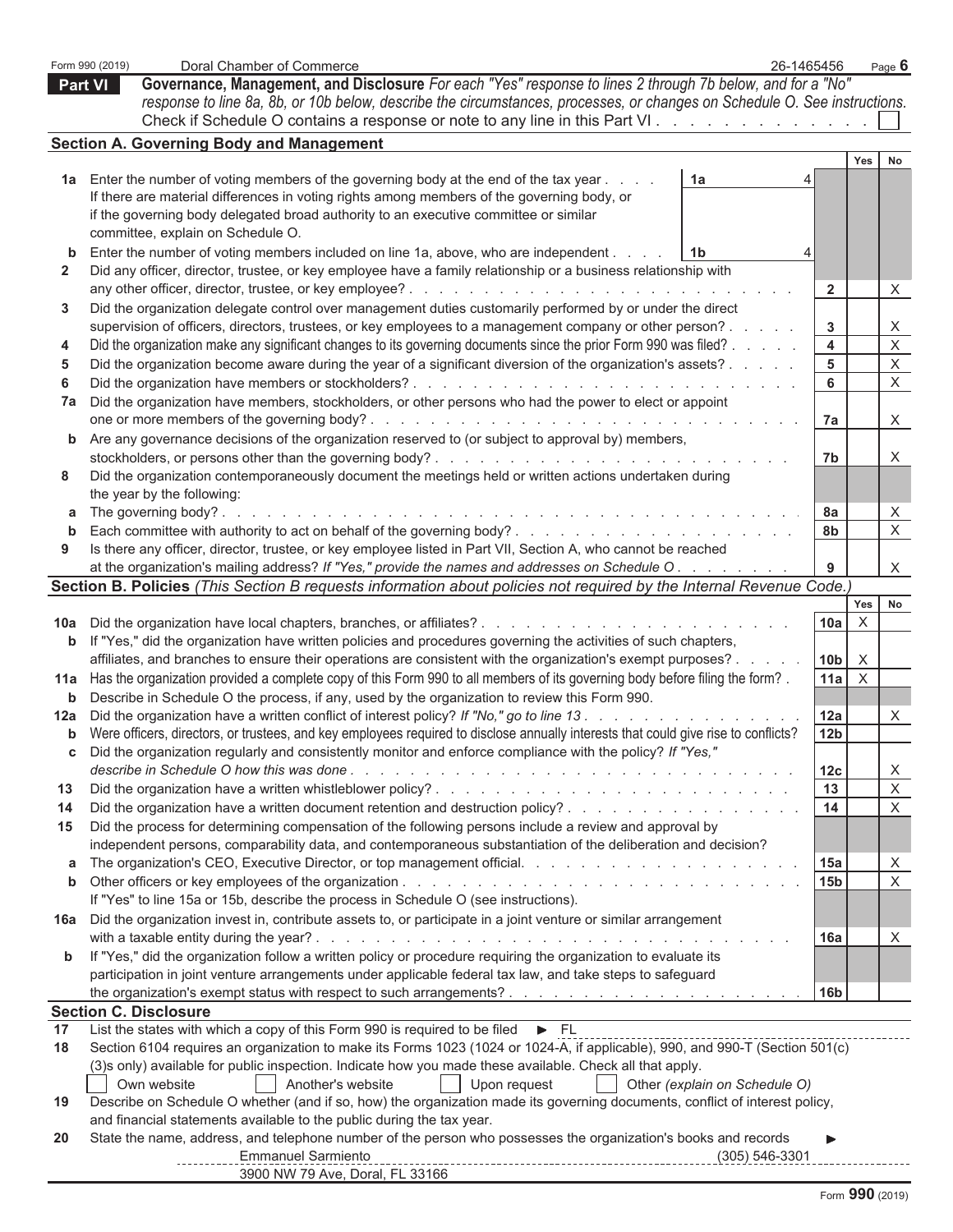| Form 990 (2019)                                                                                                                | Doral Chamber of Commerce                                                                                                           | 26-1465456 | Page 7 |  |  |  |  |  |  |  |
|--------------------------------------------------------------------------------------------------------------------------------|-------------------------------------------------------------------------------------------------------------------------------------|------------|--------|--|--|--|--|--|--|--|
| <b>Part VII</b>                                                                                                                | <b>Compensation of Officers, Directors, Trustees, Key Employees, Highest Compensated</b>                                            |            |        |  |  |  |  |  |  |  |
| <b>Employees, and Independent Contractors</b><br>Check if Schedule O contains a response or note to any line in this Part VII. |                                                                                                                                     |            |        |  |  |  |  |  |  |  |
|                                                                                                                                | Section A. Officers, Directors, Trustees, Key Employees, and Highest Compensated Employees                                          |            |        |  |  |  |  |  |  |  |
| organization's tax year.                                                                                                       | 1a Complete this table for all persons required to be listed. Report compensation for the calendar year ending with or within the   |            |        |  |  |  |  |  |  |  |
|                                                                                                                                | • List all of the organization's current officers, directors, trustees (whether individuals or organizations), regardless of amount |            |        |  |  |  |  |  |  |  |

- of compensation. Enter -0- in columns (D), (E), and (F) if no compensation was paid.
	- List all of the organization's **current** key employees, if any. See instructions for definition of "key employee."

List the organization's five **current** highest compensated employees (other than an officer, director, trustee, or key employee) who received reportable compensation (Box 5 of Form W-2 and/or Box 7 of Form 1099-MISC) of more than \$100,000 from the organization and any related organizations.

List all of the organization's **former** officers, key employees, and highest compensated employees who received more than \$100,000 of reportable compensation from the organization and any related organizations.

List all of the organization's **former directors or trustees** that received, in the capacity as a former director or trustee of the organization, more than \$10,000 of reportable compensation from the organization and any related organizations.

See instructions for the order in which to list the persons above.

Check this box if neither the organization nor any related organization compensated any current officer, director, or trustee.

| (A)<br>Name and title                | (B)<br>Average<br>hours<br>per week<br>or director<br>(list any<br>hours for<br>related<br>organizations<br>below<br>dotted line) |  |  |                           |  | (do not check more than one<br>box, unless person is both an<br>officer and a director/trustee)<br>i<br>  Highest compensated<br>  Key employee<br>  Key employee | <b>Former</b> | (D)<br>Reportable<br>compensation<br>from the<br>organization<br>(W-2/1099-MISC) | (E)<br>Reportable<br>compensation<br>from related<br>organizations<br>(W-2/1099-MISC) | (F)<br>Estimated amount<br>of other<br>compensation<br>from the<br>organization and<br>related organizations |
|--------------------------------------|-----------------------------------------------------------------------------------------------------------------------------------|--|--|---------------------------|--|-------------------------------------------------------------------------------------------------------------------------------------------------------------------|---------------|----------------------------------------------------------------------------------|---------------------------------------------------------------------------------------|--------------------------------------------------------------------------------------------------------------|
| <b>EMMANUEL SARMIENTO</b><br>(1)     | 40.00                                                                                                                             |  |  |                           |  |                                                                                                                                                                   |               |                                                                                  |                                                                                       |                                                                                                              |
| <b>PRESIDENT</b><br>(2) CARMEN LOPEZ | 40.00<br>40.00                                                                                                                    |  |  | $\boldsymbol{\mathsf{X}}$ |  |                                                                                                                                                                   |               | 39,975                                                                           |                                                                                       |                                                                                                              |
| <b>TREASURY</b>                      | 40.00                                                                                                                             |  |  | Χ                         |  |                                                                                                                                                                   |               | 39,975                                                                           |                                                                                       |                                                                                                              |
| (3)                                  |                                                                                                                                   |  |  |                           |  |                                                                                                                                                                   |               |                                                                                  |                                                                                       |                                                                                                              |
|                                      | _______________                                                                                                                   |  |  |                           |  |                                                                                                                                                                   |               |                                                                                  |                                                                                       |                                                                                                              |
|                                      | <u>-----------</u>                                                                                                                |  |  |                           |  |                                                                                                                                                                   |               |                                                                                  |                                                                                       |                                                                                                              |
|                                      | -----------                                                                                                                       |  |  |                           |  |                                                                                                                                                                   |               |                                                                                  |                                                                                       |                                                                                                              |
| (7)                                  | <u> - - - - - - - -</u>                                                                                                           |  |  |                           |  |                                                                                                                                                                   |               |                                                                                  |                                                                                       |                                                                                                              |
|                                      |                                                                                                                                   |  |  |                           |  |                                                                                                                                                                   |               |                                                                                  |                                                                                       |                                                                                                              |
| $\frac{1}{2}$                        |                                                                                                                                   |  |  |                           |  |                                                                                                                                                                   |               |                                                                                  |                                                                                       |                                                                                                              |
| (10)                                 |                                                                                                                                   |  |  |                           |  |                                                                                                                                                                   |               |                                                                                  |                                                                                       |                                                                                                              |
| (11)                                 |                                                                                                                                   |  |  |                           |  |                                                                                                                                                                   |               |                                                                                  |                                                                                       |                                                                                                              |
|                                      |                                                                                                                                   |  |  |                           |  |                                                                                                                                                                   |               |                                                                                  |                                                                                       |                                                                                                              |
| (13)                                 |                                                                                                                                   |  |  |                           |  |                                                                                                                                                                   |               |                                                                                  |                                                                                       |                                                                                                              |
| (14)                                 |                                                                                                                                   |  |  |                           |  |                                                                                                                                                                   |               |                                                                                  |                                                                                       |                                                                                                              |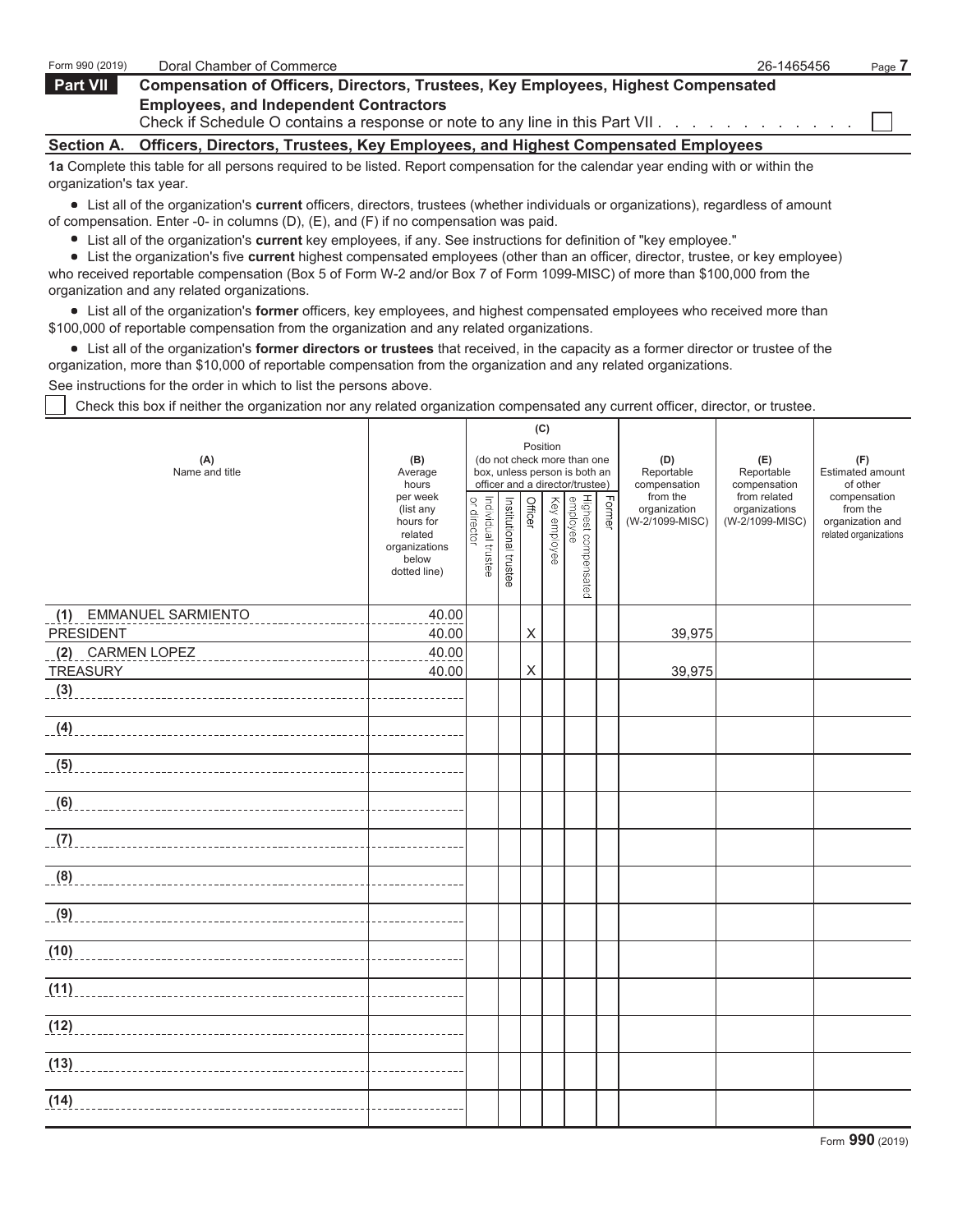|                           | Form 990 (2019) | Doral Chamber of Commerce                                                                                                                                                                                                                              |                                                                                                                    |                                   |                       |         |                 |                                                                                                                                                        |        |                                                                                  | 26-1465456                                                                            |                                                                                                              | Page 8                  |
|---------------------------|-----------------|--------------------------------------------------------------------------------------------------------------------------------------------------------------------------------------------------------------------------------------------------------|--------------------------------------------------------------------------------------------------------------------|-----------------------------------|-----------------------|---------|-----------------|--------------------------------------------------------------------------------------------------------------------------------------------------------|--------|----------------------------------------------------------------------------------|---------------------------------------------------------------------------------------|--------------------------------------------------------------------------------------------------------------|-------------------------|
|                           | Part VII        | Section A. Officers, Directors, Trustees, Key Employees, and Highest Compensated Employees (continued)                                                                                                                                                 |                                                                                                                    |                                   |                       |         |                 |                                                                                                                                                        |        |                                                                                  |                                                                                       |                                                                                                              |                         |
|                           |                 | (A)<br>Name and title                                                                                                                                                                                                                                  | (B)<br>Average<br>hours<br>per week<br>(list any<br>hours for<br>related<br>organizations<br>below<br>dotted line) | Individual trustee<br>or director | Institutional trustee | Officer | (C)<br>Position | (do not check more than one<br>box, unless person is both an<br>officer and a director/trustee)<br>Highest compensated<br>  employee<br>  Key employee | Former | (D)<br>Reportable<br>compensation<br>from the<br>organization<br>(W-2/1099-MISC) | (E)<br>Reportable<br>compensation<br>from related<br>organizations<br>(W-2/1099-MISC) | (F)<br>Estimated amount<br>of other<br>compensation<br>from the<br>organization and<br>related organizations |                         |
| (15)                      |                 |                                                                                                                                                                                                                                                        |                                                                                                                    |                                   |                       |         |                 |                                                                                                                                                        |        |                                                                                  |                                                                                       |                                                                                                              |                         |
|                           |                 |                                                                                                                                                                                                                                                        |                                                                                                                    |                                   |                       |         |                 |                                                                                                                                                        |        |                                                                                  |                                                                                       |                                                                                                              |                         |
| (17)                      |                 |                                                                                                                                                                                                                                                        |                                                                                                                    |                                   |                       |         |                 |                                                                                                                                                        |        |                                                                                  |                                                                                       |                                                                                                              |                         |
|                           |                 |                                                                                                                                                                                                                                                        |                                                                                                                    |                                   |                       |         |                 |                                                                                                                                                        |        |                                                                                  |                                                                                       |                                                                                                              |                         |
|                           |                 |                                                                                                                                                                                                                                                        |                                                                                                                    |                                   |                       |         |                 |                                                                                                                                                        |        |                                                                                  |                                                                                       |                                                                                                              |                         |
|                           |                 |                                                                                                                                                                                                                                                        |                                                                                                                    |                                   |                       |         |                 |                                                                                                                                                        |        |                                                                                  |                                                                                       |                                                                                                              |                         |
|                           |                 | (21)                                                                                                                                                                                                                                                   |                                                                                                                    |                                   |                       |         |                 |                                                                                                                                                        |        |                                                                                  |                                                                                       |                                                                                                              |                         |
|                           |                 |                                                                                                                                                                                                                                                        |                                                                                                                    |                                   |                       |         |                 |                                                                                                                                                        |        |                                                                                  |                                                                                       |                                                                                                              |                         |
|                           |                 |                                                                                                                                                                                                                                                        |                                                                                                                    |                                   |                       |         |                 |                                                                                                                                                        |        |                                                                                  |                                                                                       |                                                                                                              |                         |
| (24)                      |                 |                                                                                                                                                                                                                                                        |                                                                                                                    |                                   |                       |         |                 |                                                                                                                                                        |        |                                                                                  |                                                                                       |                                                                                                              |                         |
| (25)                      |                 |                                                                                                                                                                                                                                                        |                                                                                                                    |                                   |                       |         |                 |                                                                                                                                                        |        |                                                                                  |                                                                                       |                                                                                                              |                         |
| 1 <sub>b</sub><br>C.<br>d |                 | Total from continuation sheets to Part VII, Section A. ▶<br>Total number of individuals (including but not limited to those listed above) who received more than \$100,000 of<br>reportable compensation from the organization                         | ▶                                                                                                                  |                                   |                       |         |                 |                                                                                                                                                        | ▶      | 79,950<br>$\mathbf{0}$<br>79,950                                                 | 0<br>0<br>0                                                                           |                                                                                                              | 0<br>0<br>$\Omega$<br>0 |
| 3                         |                 | Did the organization list any former officer, director, trustee, key employee, or highest compensated<br>employee on line 1a? If "Yes," complete Schedule J for such individual                                                                        |                                                                                                                    |                                   |                       |         |                 |                                                                                                                                                        |        |                                                                                  |                                                                                       | <b>Yes</b><br>3                                                                                              | No<br>X                 |
| 4                         |                 | For any individual listed on line 1a, is the sum of reportable compensation and other compensation from<br>the organization and related organizations greater than \$150,000? If "Yes," complete Schedule J for such<br><i>individual</i>              |                                                                                                                    |                                   |                       |         |                 |                                                                                                                                                        |        |                                                                                  |                                                                                       | 4                                                                                                            | X                       |
| 5                         |                 | Did any person listed on line 1a receive or accrue compensation from any unrelated organization or individual<br>for services rendered to the organization? If "Yes," complete Schedule J for such person                                              |                                                                                                                    |                                   |                       |         |                 |                                                                                                                                                        |        |                                                                                  |                                                                                       | 5                                                                                                            | X                       |
|                           |                 | <b>Section B. Independent Contractors</b>                                                                                                                                                                                                              |                                                                                                                    |                                   |                       |         |                 |                                                                                                                                                        |        |                                                                                  |                                                                                       |                                                                                                              |                         |
| $\mathbf{1}$              |                 | Complete this table for your five highest compensated independent contractors that received more than \$100,000 of<br>compensation from the organization. Report compensation for the calendar year ending with or within the organization's tax year. |                                                                                                                    |                                   |                       |         |                 |                                                                                                                                                        |        |                                                                                  |                                                                                       |                                                                                                              |                         |
|                           |                 | (A)<br>Name and business address                                                                                                                                                                                                                       |                                                                                                                    |                                   |                       |         |                 |                                                                                                                                                        |        | (B)<br>Description of services                                                   |                                                                                       | (C)<br>Compensation                                                                                          |                         |
|                           |                 |                                                                                                                                                                                                                                                        |                                                                                                                    |                                   |                       |         |                 |                                                                                                                                                        |        |                                                                                  |                                                                                       |                                                                                                              | 0                       |
|                           |                 |                                                                                                                                                                                                                                                        |                                                                                                                    |                                   |                       |         |                 |                                                                                                                                                        |        |                                                                                  |                                                                                       |                                                                                                              | $\mathbf 0$             |
|                           |                 |                                                                                                                                                                                                                                                        |                                                                                                                    |                                   |                       |         |                 |                                                                                                                                                        |        |                                                                                  |                                                                                       |                                                                                                              | $\mathsf 0$             |
|                           |                 |                                                                                                                                                                                                                                                        |                                                                                                                    |                                   |                       |         |                 |                                                                                                                                                        |        |                                                                                  |                                                                                       |                                                                                                              | $\mathsf{0}$<br>0       |
| $\overline{2}$            |                 | Total number of independent contractors (including but not limited to those listed above) who received<br>more than \$100,000 of compensation from the organization ▶                                                                                  |                                                                                                                    |                                   |                       |         |                 |                                                                                                                                                        | 0      |                                                                                  |                                                                                       |                                                                                                              |                         |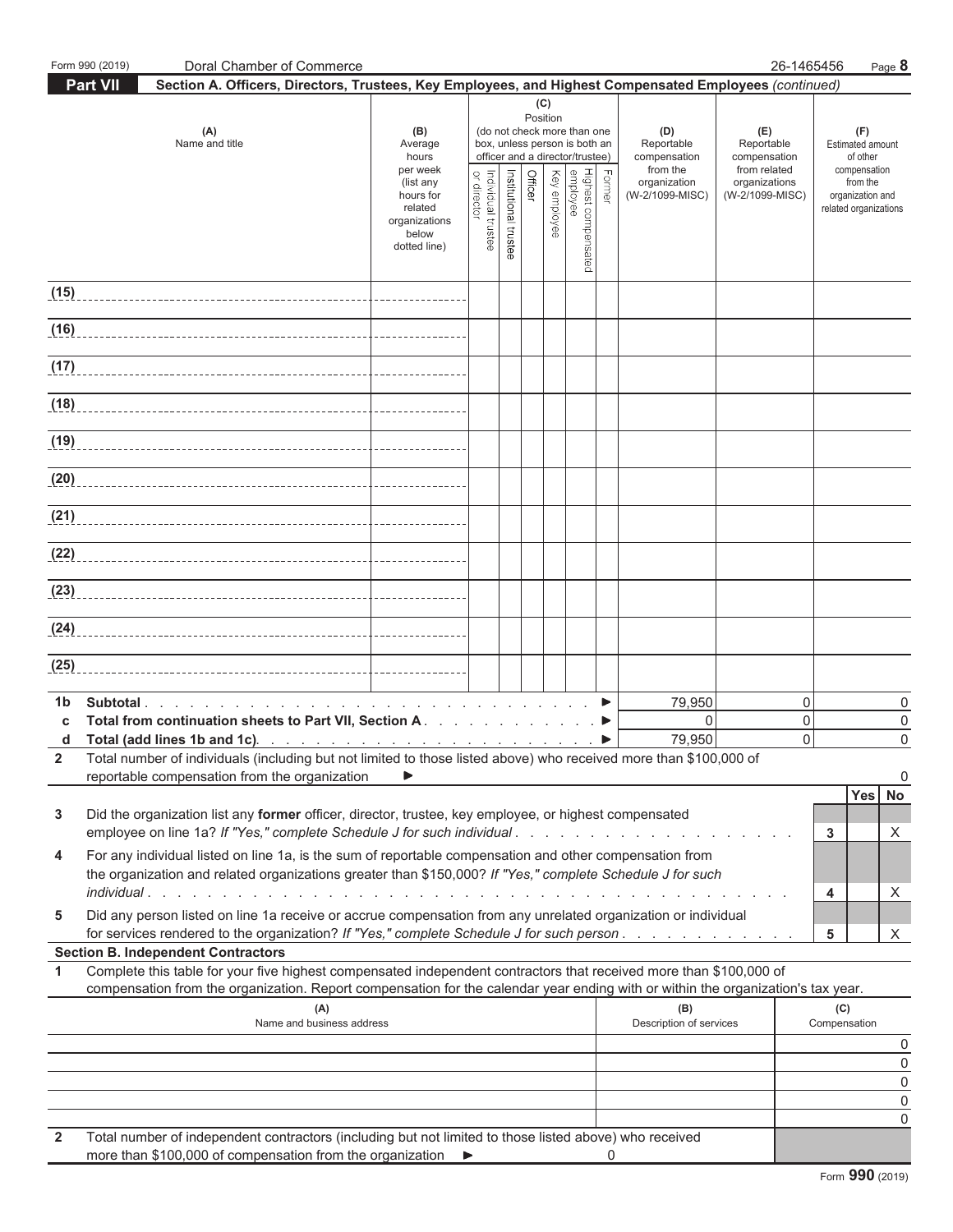|                                                           | Form 990 (2019)  | Doral Chamber of Commerce                                                        |                   |                |                                  |                         |                      |                          | 26-1465456                    | Page $9$                |
|-----------------------------------------------------------|------------------|----------------------------------------------------------------------------------|-------------------|----------------|----------------------------------|-------------------------|----------------------|--------------------------|-------------------------------|-------------------------|
|                                                           | <b>Part VIII</b> | <b>Statement of Revenue</b>                                                      |                   |                |                                  |                         |                      |                          |                               |                         |
|                                                           |                  |                                                                                  |                   |                |                                  |                         |                      |                          |                               |                         |
|                                                           |                  |                                                                                  |                   |                |                                  |                         | (A)<br>Total revenue | (B)<br>Related or exempt | $\overline{(c)}$<br>Unrelated | (D)<br>Revenue excluded |
|                                                           |                  |                                                                                  |                   |                |                                  |                         |                      | function revenue         | business revenue              | from tax under          |
|                                                           |                  |                                                                                  |                   |                |                                  |                         |                      |                          |                               | sections 512-514        |
|                                                           | 1a               | Federated campaigns                                                              |                   |                | 1a                               | 0                       |                      |                          |                               |                         |
|                                                           | b                | Membership dues                                                                  |                   |                | 1 <sub>b</sub>                   | 139,172                 |                      |                          |                               |                         |
|                                                           | C                | Fundraising events<br>Related organizations                                      |                   |                | 1 <sub>c</sub><br>1 <sub>d</sub> | 0<br>0                  |                      |                          |                               |                         |
| Contributions, Gifts, Grants<br>and Other Similar Amounts | d                |                                                                                  |                   |                | 1e                               | 0                       |                      |                          |                               |                         |
|                                                           | e                | Government grants (contributions)<br>All other contributions, gifts, grants, and |                   |                |                                  |                         |                      |                          |                               |                         |
|                                                           | f                | similar amounts not included above                                               |                   |                | 1f                               | 65,935                  |                      |                          |                               |                         |
|                                                           | a                | Noncash contributions included in                                                |                   |                |                                  |                         |                      |                          |                               |                         |
|                                                           |                  | lines 1a–1f.   1g   \$                                                           |                   |                |                                  | $\Omega$                |                      |                          |                               |                         |
|                                                           |                  | <b>h</b> Total. Add lines $1a-1f$                                                |                   |                |                                  |                         | 205,107              |                          |                               |                         |
|                                                           |                  |                                                                                  |                   |                |                                  | <b>Business Code</b>    |                      |                          |                               |                         |
|                                                           | 2a               |                                                                                  |                   |                |                                  |                         |                      |                          |                               |                         |
|                                                           | b                |                                                                                  |                   |                |                                  |                         | 0                    |                          |                               |                         |
|                                                           | C                |                                                                                  |                   |                |                                  |                         | 0                    |                          |                               |                         |
| Program Service<br>Revenue                                | d                |                                                                                  |                   |                |                                  |                         | 0                    |                          |                               |                         |
|                                                           |                  |                                                                                  |                   |                |                                  |                         | $\mathbf 0$          |                          |                               |                         |
|                                                           | f                | All other program service revenue                                                |                   |                |                                  |                         | $\Omega$             |                          |                               |                         |
|                                                           | q                | Total. Add lines 2a-2f                                                           |                   |                |                                  | ▶                       | $\Omega$             |                          |                               |                         |
|                                                           | 3                | Investment income (including dividends, interest, and                            |                   |                |                                  |                         |                      |                          |                               |                         |
|                                                           |                  | other similar amounts). $\ldots$ $\ldots$ $\ldots$ $\ldots$ $\ldots$ $\ldots$    |                   |                |                                  |                         | 0                    |                          |                               |                         |
|                                                           | 4                | Income from investment of tax-exempt bond proceeds ▶                             |                   |                |                                  |                         | $\overline{0}$       |                          |                               |                         |
|                                                           | 5                | Royalties. <u>.</u>                                                              |                   |                |                                  | $\sim 100$ km s $^{-1}$ | $\Omega$             |                          |                               |                         |
|                                                           |                  |                                                                                  |                   | (i) Real       |                                  | (ii) Personal           |                      |                          |                               |                         |
|                                                           | 6а               | Gross rents                                                                      | 6a                |                |                                  |                         |                      |                          |                               |                         |
|                                                           | b                | Less: rental expenses.                                                           | 6 <sub>b</sub>    |                |                                  |                         |                      |                          |                               |                         |
|                                                           | С                | Rental income or (loss)                                                          | 6c                |                | 0                                | $\mathbf 0$             |                      |                          |                               |                         |
|                                                           | d                | Net rental income or (loss).                                                     | <b>Contractor</b> | (i) Securities |                                  | (ii) Other              | 0                    |                          |                               |                         |
|                                                           | 7a               | Gross amount from<br>sales of assets                                             |                   |                |                                  |                         |                      |                          |                               |                         |
|                                                           |                  | other than inventory                                                             | 7a                |                | 0                                | 0                       |                      |                          |                               |                         |
|                                                           |                  | Less: cost or other basis                                                        |                   |                |                                  |                         |                      |                          |                               |                         |
| gun                                                       |                  | and sales expenses                                                               | 7 <sub>b</sub>    |                | 0                                |                         |                      |                          |                               |                         |
|                                                           | С                | Gain or (loss) $\ldots$ $\ldots$                                                 | <b>7c</b>         |                |                                  | $\Omega$                |                      |                          |                               |                         |
|                                                           | d                | Net gain or $(\text{loss})$ .                                                    |                   |                |                                  |                         | $\Omega$             |                          |                               |                         |
| Other Reve                                                | 8a               | Gross income from fundraising                                                    |                   |                |                                  |                         |                      |                          |                               |                         |
|                                                           |                  | events (not including \$                                                         |                   | $\overline{0}$ |                                  |                         |                      |                          |                               |                         |
|                                                           |                  | of contributions reported on line 1c).                                           |                   |                |                                  |                         |                      |                          |                               |                         |
|                                                           |                  | See Part IV, line 18.                                                            |                   |                | 8a                               | 0                       |                      |                          |                               |                         |
|                                                           | b                | Less: direct expenses                                                            |                   |                | 8b                               | $\Omega$                |                      |                          |                               |                         |
|                                                           | С                | Net income or (loss) from fundraising events                                     |                   |                |                                  | ь                       | 0                    |                          |                               |                         |
|                                                           | 9а               | Gross income from gaming activities.                                             |                   |                |                                  |                         |                      |                          |                               |                         |
|                                                           |                  | See Part IV, line 19. $\ldots$ $\ldots$ $\ldots$                                 |                   |                | 9a                               | 0                       |                      |                          |                               |                         |
|                                                           | b                | Less: direct expenses                                                            |                   |                | 9 <sub>b</sub>                   | $\Omega$                |                      |                          |                               |                         |
|                                                           | С                | Net income or (loss) from gaming activities                                      |                   |                |                                  |                         | 0                    |                          |                               |                         |
|                                                           | 10a              | Gross sales of inventory, less                                                   |                   |                |                                  |                         |                      |                          |                               |                         |
|                                                           |                  | returns and allowances                                                           |                   |                | 10a                              | 0<br>$\Omega$           |                      |                          |                               |                         |
|                                                           | b                | Less: cost of goods sold                                                         |                   |                | 10 <sub>b</sub>                  |                         |                      |                          |                               |                         |
|                                                           | c                | Net income or (loss) from sales of inventory                                     |                   |                |                                  | <b>Business Code</b>    | 0                    |                          |                               |                         |
| Miscellaneous                                             | 11a              |                                                                                  |                   |                |                                  |                         | 0                    |                          |                               |                         |
| Revenue                                                   | b                |                                                                                  |                   |                |                                  |                         | 0                    |                          |                               |                         |
|                                                           | C                |                                                                                  |                   |                |                                  |                         | $\mathbf{0}$         |                          |                               |                         |
|                                                           | d                | All other revenue                                                                |                   |                |                                  |                         | $\Omega$             |                          |                               |                         |
|                                                           | е                |                                                                                  |                   |                |                                  |                         | $\Omega$             |                          |                               |                         |
|                                                           | 12               | Total revenue. See instructions.                                                 |                   |                |                                  |                         | 205,107              | 0                        | $\Omega$                      |                         |
|                                                           |                  |                                                                                  |                   |                |                                  |                         |                      |                          |                               |                         |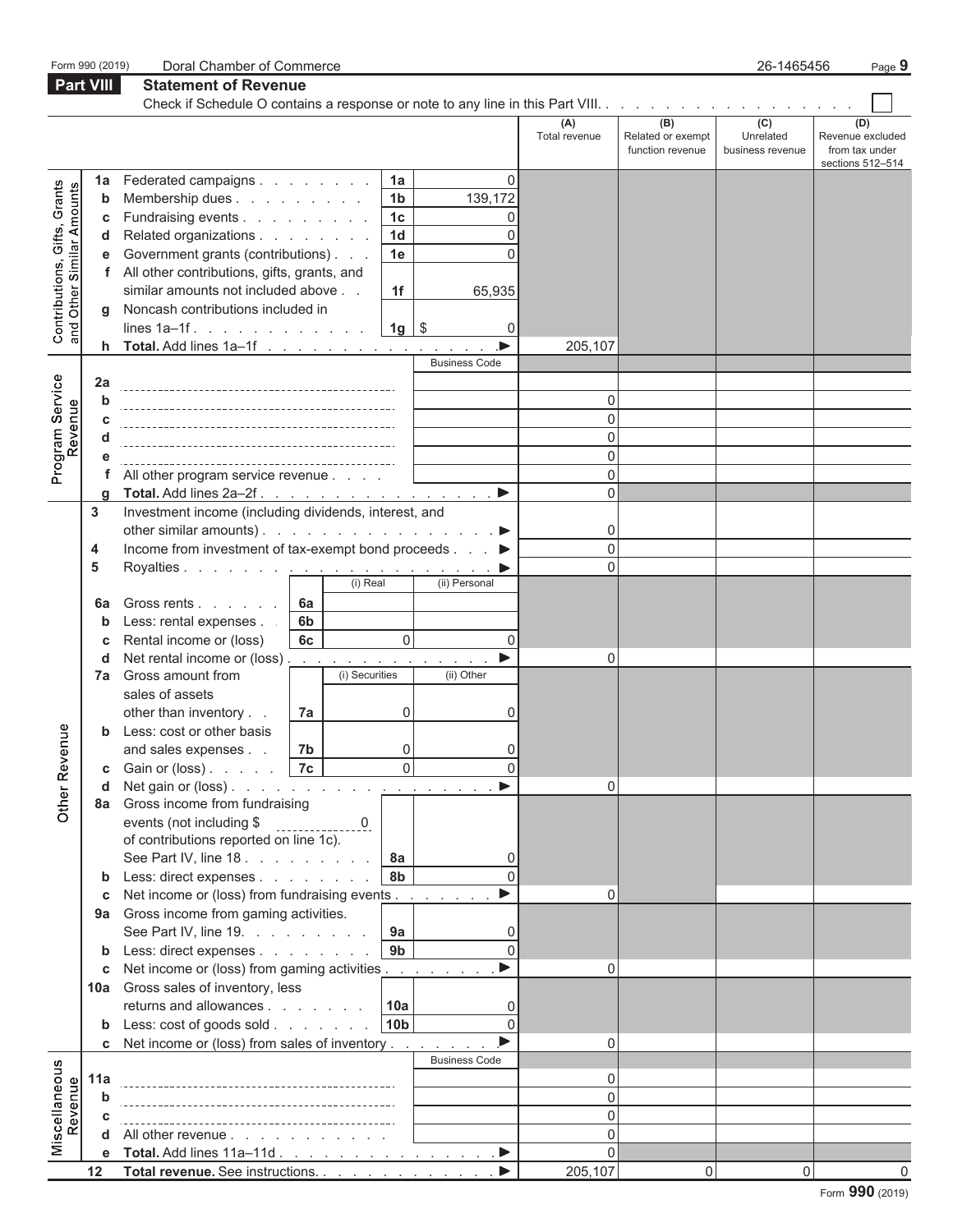|              | Part IX<br><b>Statement of Functional Expenses</b>                                                                         |                       |                 |                  |                         |
|--------------|----------------------------------------------------------------------------------------------------------------------------|-----------------------|-----------------|------------------|-------------------------|
|              | Section 501(c)(3) and 501(c)(4) organizations must complete all columns. All other organizations must complete column (A). |                       |                 |                  |                         |
|              |                                                                                                                            |                       |                 |                  | $\overline{\mathsf{x}}$ |
|              |                                                                                                                            | (A)                   | (B)             | (C)              | (D)                     |
|              | Do not include amounts reported on lines 6b, 7b,<br>8b, 9b, and 10b of Part VIII.                                          | <b>Total expenses</b> | Program service | Management and   | Fundraising             |
|              |                                                                                                                            |                       | expenses        | general expenses | expenses                |
| $\mathbf 1$  | Grants and other assistance to domestic organizations                                                                      |                       |                 |                  |                         |
| $\mathbf{2}$ | domestic governments. See Part IV, line 21<br>Grants and other assistance to domestic                                      | 2,920                 |                 |                  |                         |
|              | individuals. See Part IV, line 22.                                                                                         | 250                   |                 |                  |                         |
| 3            | Grants and other assistance to foreign                                                                                     |                       |                 |                  |                         |
|              | organizations, foreign governments, and foreign                                                                            |                       |                 |                  |                         |
|              | individuals. See Part IV, lines 15 and 16                                                                                  | 0                     |                 |                  |                         |
| 4            | Benefits paid to or for members                                                                                            | $\Omega$              |                 |                  |                         |
| 5            | Compensation of current officers, directors,                                                                               |                       |                 |                  |                         |
|              | trustees, and key employees                                                                                                | 0                     |                 | 0                |                         |
| 6            | Compensation not included above to disqualified                                                                            |                       |                 |                  |                         |
|              | persons (as defined under section 4958(f)(1)) and                                                                          |                       |                 |                  |                         |
|              | persons described in section 4958(c)(3)(B)                                                                                 | 0                     |                 |                  |                         |
| 7            | Other salaries and wages                                                                                                   | 64,988                |                 |                  |                         |
| 8            | Pension plan accruals and contributions (include                                                                           |                       |                 |                  |                         |
|              | section $401(k)$ and $403(b)$ employer contributions).                                                                     | 0                     |                 |                  |                         |
| 9            | Other employee benefits                                                                                                    | $\Omega$              |                 |                  |                         |
| 10           | Payroll taxes                                                                                                              | 23,493                |                 |                  |                         |
| 11           | Fees for services (nonemployees):                                                                                          |                       |                 |                  |                         |
| a            | Management.                                                                                                                |                       |                 |                  |                         |
| b            |                                                                                                                            | 0                     |                 |                  |                         |
| C            |                                                                                                                            | $\mathbf 0$           |                 |                  |                         |
| d            |                                                                                                                            | $\Omega$              |                 |                  |                         |
| е            | Professional fundraising services. See Part IV, line 17                                                                    |                       |                 |                  |                         |
| f            | Investment management fees                                                                                                 | $\Omega$              |                 |                  |                         |
| g            | Other. (If line 11g amount exceeds 10% of line 25, column                                                                  |                       |                 |                  |                         |
|              | (A) amount, list line 11g expenses on Schedule O.)                                                                         | 0                     |                 | 0                |                         |
| 12           | Advertising and promotion                                                                                                  | 56,245<br>695         |                 |                  |                         |
| 13<br>14     | Office expenses<br>Information technology.                                                                                 |                       |                 |                  |                         |
| 15           |                                                                                                                            | $\overline{0}$        |                 |                  |                         |
| 16           | Occupancy                                                                                                                  | 36,454                |                 |                  |                         |
| 17           |                                                                                                                            | 0                     |                 |                  |                         |
| 18           | Payments of travel or entertainment expenses                                                                               |                       |                 |                  |                         |
|              | for any federal, state, or local public officials                                                                          | 0                     |                 |                  |                         |
| 19           | Conferences, conventions, and meetings                                                                                     | $\overline{0}$        |                 |                  |                         |
| 20           |                                                                                                                            | $\mathbf{0}$          |                 |                  |                         |
| 21           | Payments to affiliates                                                                                                     | $\mathbf 0$           |                 |                  |                         |
| 22           | Depreciation, depletion, and amortization                                                                                  | $\overline{0}$        | 0               | 0                | 0                       |
| 23           |                                                                                                                            | 697                   |                 |                  |                         |
| 24           | Other expenses. Itemize expenses not covered                                                                               |                       |                 |                  |                         |
|              | above (List miscellaneous expenses on line 24e. If                                                                         |                       |                 |                  |                         |
|              | line 24e amount exceeds 10% of line 25, column                                                                             |                       |                 |                  |                         |
|              | (A) amount, list line 24e expenses on Schedule O.)                                                                         |                       |                 |                  |                         |
| a            | AUTO EXPENSES<br>__________________________________                                                                        | 464                   |                 |                  |                         |
| b            | <b>BANK CHARGES</b>                                                                                                        | 4,688                 |                 |                  |                         |
| C            | <b>SUBCONTRATORS</b>                                                                                                       | 14,859                |                 |                  |                         |
| d            | <b>BUSINESS EXPENSES</b>                                                                                                   | 3,896                 |                 |                  |                         |
| е            | All other expenses COMPUTER & INTERNET EXP                                                                                 | 2,584                 | $\Omega$        | $\Omega$         | 0                       |
| 25<br>26     | Total functional expenses. Add lines 1 through 24e<br>Joint costs. Complete this line only if the                          | 212,233               |                 |                  |                         |
|              | organization reported in column (B) joint costs                                                                            |                       |                 |                  |                         |
|              | from a combined educational campaign and                                                                                   |                       |                 |                  |                         |
|              | fundraising solicitation. Check here $\blacktriangleright$   if                                                            |                       |                 |                  |                         |
|              | following SOP 98-2 (ASC 958-720)                                                                                           |                       |                 |                  |                         |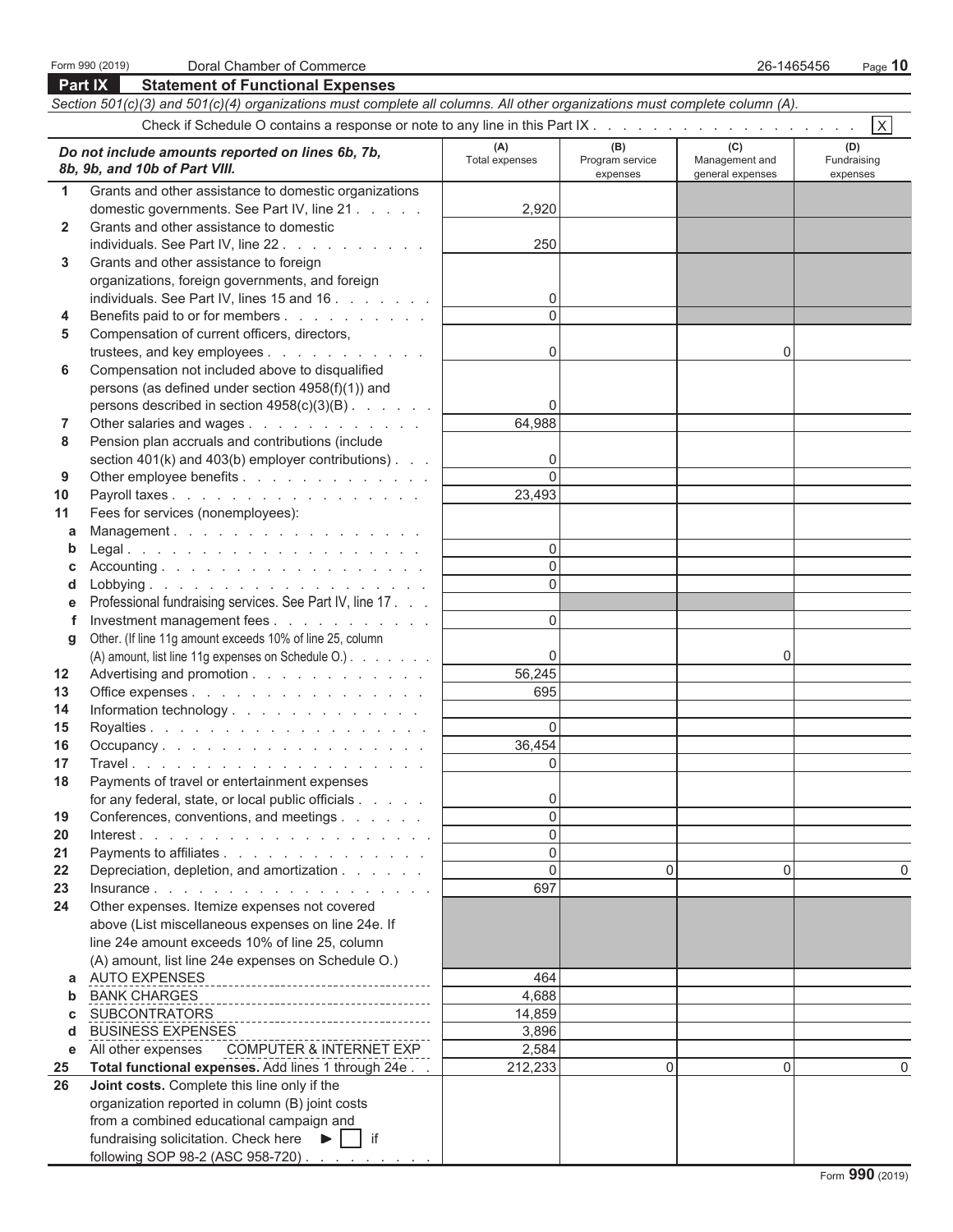|                             | Form 990 (2019)         | Doral Chamber of Commerce                                                                                                                     |                          |                         | 26-1465456<br>Page 11 |
|-----------------------------|-------------------------|-----------------------------------------------------------------------------------------------------------------------------------------------|--------------------------|-------------------------|-----------------------|
|                             | Part X                  | <b>Balance Sheet</b>                                                                                                                          |                          |                         |                       |
|                             |                         | Check if Schedule O contains a response or note to any line in this Part X                                                                    |                          |                         |                       |
|                             |                         |                                                                                                                                               | (A)<br>Beginning of year |                         | (B)<br>End of year    |
|                             | 1                       | Cash—non-interest-bearing $\ldots$ $\ldots$ $\ldots$ $\ldots$ $\ldots$ $\ldots$ $\ldots$ $\ldots$                                             | 13,629                   | $\mathbf{1}$            | 4,900                 |
|                             | $\overline{\mathbf{2}}$ | Savings and temporary cash investments                                                                                                        | $\overline{0}$           | $\overline{2}$          | $\overline{2}$        |
|                             | 3                       |                                                                                                                                               | $\overline{0}$           | $\mathbf{3}$            | $\mathbf 0$           |
|                             | 4                       |                                                                                                                                               | $\Omega$                 | $\overline{\mathbf{4}}$ | 600                   |
|                             | 5                       | Loans and other receivables from any current or former officer, director,                                                                     |                          |                         |                       |
|                             |                         | trustee, key employee, creator or founder, substantial contributor, or 35%                                                                    |                          |                         |                       |
| Assets                      |                         | controlled entity or family member of any of these persons                                                                                    | $\overline{0}$           | 5                       |                       |
|                             | 6                       | Loans and other receivables from other disqualified persons (as defined                                                                       |                          |                         |                       |
|                             |                         | under section $4958(f)(1)$ , and persons described in section $4958(c)(3)(B)$                                                                 | $\overline{0}$           | 6                       |                       |
|                             | 7                       |                                                                                                                                               | 0                        | $\overline{7}$          | 0                     |
|                             | 8                       |                                                                                                                                               | 0                        | 8                       |                       |
|                             | 9                       | Prepaid expenses and deferred charges                                                                                                         | $\overline{0}$           | 9                       |                       |
|                             | 10a                     | Land, buildings, and equipment: cost or                                                                                                       |                          |                         |                       |
|                             |                         | other basis. Complete Part VI of Schedule D<br>0<br>10a                                                                                       |                          |                         |                       |
|                             | b                       | $\Omega$<br>Less: accumulated depreciation<br>10 <sub>b</sub>                                                                                 | 0                        | 10 <sub>c</sub>         | 0                     |
|                             | 11                      | Investments—publicly traded securities                                                                                                        | $\overline{0}$           | 11                      | $\mathbf 0$           |
|                             | 12                      | Investments—other securities. See Part IV, line 11                                                                                            | $\overline{0}$           | 12                      | $\pmb{0}$             |
|                             | 13                      | Investments---program-related. See Part IV, line 11                                                                                           | $\overline{0}$           | 13                      | $\mathbf 0$           |
|                             | 14                      |                                                                                                                                               | $\overline{0}$           | 14                      | $\mathbf 0$           |
|                             | 15                      |                                                                                                                                               | 649                      | 15                      | 649                   |
|                             | 16                      | Total assets. Add lines 1 through 15 (must equal line 33)                                                                                     | 14,278                   | 16                      | 6,151                 |
|                             | 17                      | Accounts payable and accrued expenses                                                                                                         | $\overline{0}$<br> 0     | 17<br>18                |                       |
|                             | 18                      |                                                                                                                                               | $\overline{0}$           | 19                      |                       |
|                             | 19                      |                                                                                                                                               | $\overline{0}$           | 20                      |                       |
|                             | 20<br>21                |                                                                                                                                               | $\overline{0}$           | 21                      |                       |
|                             | 22                      | Escrow or custodial account liability. Complete Part IV of Schedule D<br>Loans and other payables to any current or former officer, director, |                          |                         |                       |
| Liabilities                 |                         | trustee, key employee, creator or founder, substantial contributor, or 35%                                                                    |                          |                         |                       |
|                             |                         | controlled entity or family member of any of these persons                                                                                    | $\Omega$                 | 22                      |                       |
|                             | 23                      | Secured mortgages and notes payable to unrelated third parties                                                                                | $\Omega$                 | 23                      | 0                     |
|                             | 24                      | Unsecured notes and loans payable to unrelated third parties                                                                                  | 1,716                    | 24                      | 0                     |
|                             | 25                      | Other liabilities (including federal income tax, payables to related third                                                                    |                          |                         |                       |
|                             |                         | parties, and other liabilities not included on lines 17-24). Complete                                                                         |                          |                         |                       |
|                             |                         | Part X of Schedule D.<br>and a construction of the construction of the construction                                                           | $\overline{0}$           | 25                      | 715                   |
|                             | 26                      | Total liabilities. Add lines 17 through 25.                                                                                                   | 1,716                    | 26                      | 715                   |
|                             |                         | Organizations that follow FASB ASC 958, check here ▶ │                                                                                        |                          |                         |                       |
|                             |                         | and complete lines 27, 28, 32, and 33.                                                                                                        |                          |                         |                       |
|                             | 27                      | Net assets without donor restrictions                                                                                                         | 3,775                    | 27                      | 0                     |
|                             | 28                      |                                                                                                                                               | $\Omega$                 | 28                      | $\mathbf 0$           |
|                             |                         | Organizations that do not follow FASB ASC 958, check here $\blacktriangleright$ $ \times $                                                    |                          |                         |                       |
|                             |                         | and complete lines 29 through 33.                                                                                                             |                          |                         |                       |
|                             | 29                      | Capital stock or trust principal, or current funds                                                                                            | $\overline{0}$           | 29                      |                       |
|                             | 30                      | Paid-in or capital surplus, or land, building, or equipment fund                                                                              | $\Omega$                 | 30                      |                       |
|                             | 31                      | Retained earnings, endowment, accumulated income, or other funds                                                                              | 12,562                   | 31                      | 5,436                 |
| Net Assets or Fund Balances | 32                      |                                                                                                                                               | 12,562                   | 32                      | 5,436                 |
|                             | 33                      | Total liabilities and net assets/fund balances                                                                                                | 14,278                   | 33                      | 6,151                 |
|                             |                         |                                                                                                                                               |                          |                         | Form 990 (2019)       |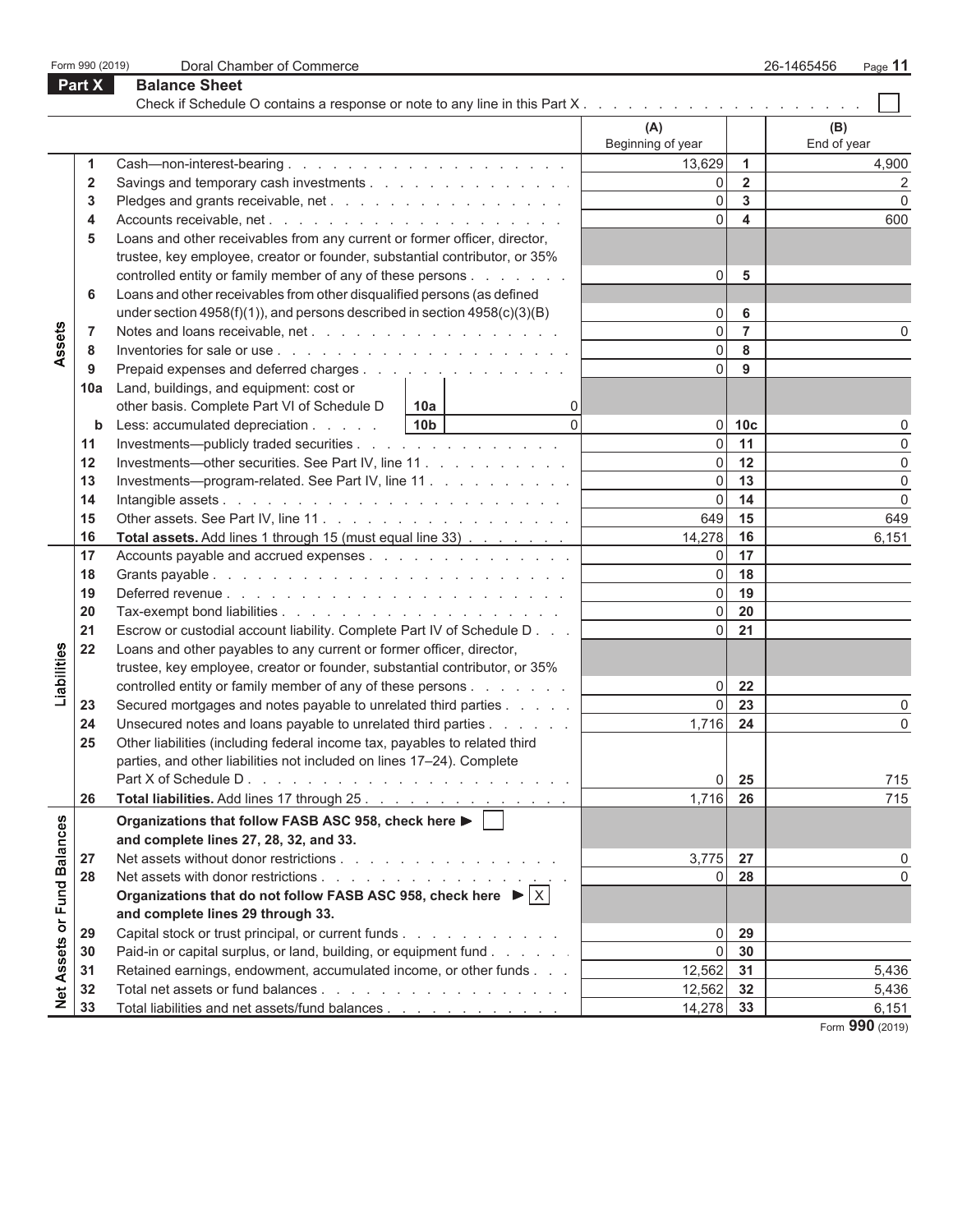|                         | Form 990 (2019)<br>Doral Chamber of Commerce                                                                                                                                                                               | 26-1465456     |                |            | Page 12  |
|-------------------------|----------------------------------------------------------------------------------------------------------------------------------------------------------------------------------------------------------------------------|----------------|----------------|------------|----------|
| <b>Part XI</b>          | <b>Reconciliation of Net Assets</b>                                                                                                                                                                                        |                |                |            |          |
|                         | Check if Schedule O contains a response or note to any line in this Part XI                                                                                                                                                |                |                |            |          |
| 1                       |                                                                                                                                                                                                                            | $\mathbf{1}$   |                |            | 205,107  |
| $\overline{\mathbf{2}}$ |                                                                                                                                                                                                                            | $\overline{2}$ |                |            | 212,233  |
| 3                       |                                                                                                                                                                                                                            | 3              |                |            | $-7,126$ |
| 4                       | Net assets or fund balances at beginning of year (must equal Part X, line 32, column (A))                                                                                                                                  | 4              |                |            | 12,562   |
| 5                       |                                                                                                                                                                                                                            | 5              |                |            |          |
| 6                       |                                                                                                                                                                                                                            | 6              |                |            |          |
| $\overline{7}$          |                                                                                                                                                                                                                            | $\overline{7}$ |                |            |          |
| 8                       |                                                                                                                                                                                                                            | 8              |                |            |          |
| 9                       | Other changes in net assets or fund balances (explain on Schedule O)                                                                                                                                                       | 9              |                |            |          |
| 10                      | Net assets or fund balances at end of year. Combine lines 3 through 9 (must equal Part X, line 32,                                                                                                                         |                |                |            |          |
|                         | <b>Financial Statements and Reporting</b>                                                                                                                                                                                  | 10             |                |            | 5,436    |
| Part XII                | Check if Schedule O contains a response or note to any line in this Part XII.                                                                                                                                              |                |                |            |          |
|                         |                                                                                                                                                                                                                            |                |                |            |          |
|                         | $\vert x \vert$<br>Cash<br>Other<br>Accrual                                                                                                                                                                                |                |                | <b>Yes</b> | No       |
| 1                       | Accounting method used to prepare the Form 990:<br>If the organization changed its method of accounting from a prior year or checked "Other," explain in                                                                   |                |                |            |          |
|                         | Schedule O.                                                                                                                                                                                                                |                |                |            |          |
| 2a                      | Were the organization's financial statements compiled or reviewed by an independent accountant?                                                                                                                            |                | 2a             |            | X        |
|                         | If "Yes," check a box below to indicate whether the financial statements for the year were compiled or                                                                                                                     |                |                |            |          |
|                         | reviewed on a separate basis, consolidated basis, or both:                                                                                                                                                                 |                |                |            |          |
|                         | Separate basis<br>Consolidated basis<br>Both consolidated and separate basis                                                                                                                                               |                |                |            |          |
| b                       | Were the organization's financial statements audited by an independent accountant?                                                                                                                                         |                | 2 <sub>b</sub> |            | X        |
|                         | If "Yes," check a box below to indicate whether the financial statements for the year were audited on a                                                                                                                    |                |                |            |          |
|                         | separate basis, consolidated basis, or both:                                                                                                                                                                               |                |                |            |          |
|                         | Consolidated basis<br>Separate basis<br>Both consolidated and separate basis                                                                                                                                               |                |                |            |          |
|                         |                                                                                                                                                                                                                            |                |                |            |          |
| C                       | If "Yes" to line 2a or 2b, does the organization have a committee that assumes responsibility for oversight of                                                                                                             |                |                |            |          |
|                         | the audit, review, or compilation of its financial statements and selection of an independent accountant?<br>If the organization changed either its oversight process or selection process during the tax year, explain on |                | 2c             |            | X        |
|                         | Schedule O.                                                                                                                                                                                                                |                |                |            |          |
| За                      | As a result of a federal award, was the organization required to undergo an audit or audits as set forth in                                                                                                                |                |                |            |          |
|                         | the Single Audit Act and OMB Circular A-133?                                                                                                                                                                               |                | 3a             |            | X.       |
| b                       | If "Yes," did the organization undergo the required audit or audits? If the organization did not undergo the                                                                                                               |                |                |            |          |
|                         | required audit or audits, explain why on Schedule O and describe any steps taken to undergo such audits                                                                                                                    |                | 3 <sub>b</sub> |            | X.       |
|                         |                                                                                                                                                                                                                            |                |                |            |          |

Form **990** (2019)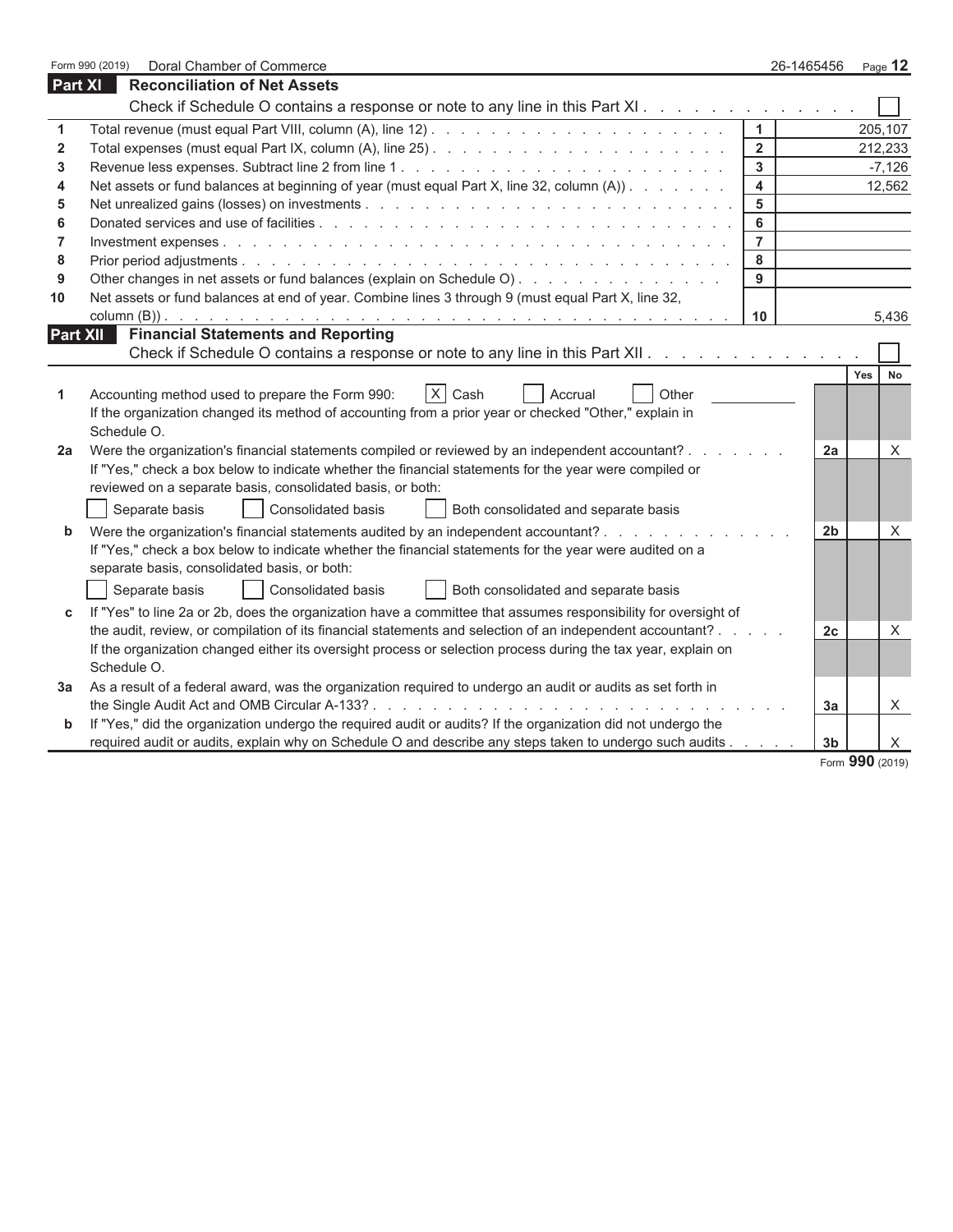**(Form 990)**

### **SCHEDULE D Supplemental Financial Statements**

**Complete if the organization answered "Yes" on Form 990, Part IV, line 6, 7, 8, 9, 10, 11a, 11b, 11c, 11d, 11e, 11f, 12a, or 12b. Attach to Form 990.**

| OMB No. 1545-0047                          |
|--------------------------------------------|
| $2(0)$ 19                                  |
| <b>Open to Public</b><br><b>Inspection</b> |

|              | Department of the Treasury<br><b>Internal Revenue Service</b> |                                                                        | Attach to Form 990.<br>Go to www.irs.gov/Form990 for instructions and the latest information.                                                                                                                                  |                                                | <b>Open to Public</b><br>Inspection |
|--------------|---------------------------------------------------------------|------------------------------------------------------------------------|--------------------------------------------------------------------------------------------------------------------------------------------------------------------------------------------------------------------------------|------------------------------------------------|-------------------------------------|
|              | Name of the organization                                      |                                                                        |                                                                                                                                                                                                                                | <b>Employer identification number</b>          |                                     |
|              | Doral Chamber of Commerce                                     |                                                                        |                                                                                                                                                                                                                                | 26-1465456                                     |                                     |
| Part I       |                                                               |                                                                        | Organizations Maintaining Donor Advised Funds or Other Similar Funds or Accounts.                                                                                                                                              |                                                |                                     |
|              |                                                               |                                                                        | Complete if the organization answered "Yes" on Form 990, Part IV, line 6.                                                                                                                                                      |                                                |                                     |
|              |                                                               |                                                                        | (a) Donor advised funds                                                                                                                                                                                                        | (b) Funds and other accounts                   |                                     |
| 1            |                                                               | Total number at end of year                                            |                                                                                                                                                                                                                                |                                                |                                     |
| 2            |                                                               | Aggregate value of contributions to (during year)                      |                                                                                                                                                                                                                                |                                                |                                     |
| 3            |                                                               | Aggregate value of grants from (during year)                           |                                                                                                                                                                                                                                |                                                |                                     |
| 4            |                                                               | Aggregate value at end of year                                         |                                                                                                                                                                                                                                |                                                |                                     |
| 5            |                                                               |                                                                        | Did the organization inform all donors and donor advisors in writing that the assets held in donor advised                                                                                                                     |                                                |                                     |
|              |                                                               |                                                                        | funds are the organization's property, subject to the organization's exclusive legal control?                                                                                                                                  |                                                | Yes<br>No                           |
| 6            |                                                               |                                                                        | Did the organization inform all grantees, donors, and donor advisors in writing that grant funds can be used                                                                                                                   |                                                |                                     |
|              |                                                               |                                                                        | only for charitable purposes and not for the benefit of the donor or donor advisor, or for any other purpose                                                                                                                   |                                                |                                     |
|              |                                                               |                                                                        |                                                                                                                                                                                                                                |                                                | Yes<br><b>No</b>                    |
| Part II      |                                                               | <b>Conservation Easements.</b>                                         |                                                                                                                                                                                                                                |                                                |                                     |
|              |                                                               |                                                                        | Complete if the organization answered "Yes" on Form 990, Part IV, line 7.                                                                                                                                                      |                                                |                                     |
| 1            |                                                               |                                                                        | Purpose(s) of conservation easements held by the organization (check all that apply).                                                                                                                                          |                                                |                                     |
|              |                                                               |                                                                        | Preservation of land for public use (for example, recreation or education)   Preservation of a historically important land area                                                                                                |                                                |                                     |
|              |                                                               | Protection of natural habitat                                          |                                                                                                                                                                                                                                | Preservation of a certified historic structure |                                     |
|              |                                                               | Preservation of open space                                             |                                                                                                                                                                                                                                |                                                |                                     |
| $\mathbf{2}$ |                                                               |                                                                        | Complete lines 2a through 2d if the organization held a qualified conservation contribution in the form of a conservation                                                                                                      |                                                |                                     |
|              |                                                               | easement on the last day of the tax year.                              |                                                                                                                                                                                                                                |                                                | Held at the End of the Tax Year     |
| а            |                                                               |                                                                        |                                                                                                                                                                                                                                | 2a                                             |                                     |
| b            |                                                               |                                                                        |                                                                                                                                                                                                                                | 2 <sub>b</sub>                                 |                                     |
| c            |                                                               |                                                                        | Number of conservation easements on a certified historic structure included in (a)                                                                                                                                             | 2c                                             |                                     |
| d            |                                                               |                                                                        | Number of conservation easements included in (c) acquired after 7/25/06, and not on a                                                                                                                                          |                                                |                                     |
|              |                                                               |                                                                        |                                                                                                                                                                                                                                | 2d                                             |                                     |
| 3            |                                                               |                                                                        | Number of conservation easements modified, transferred, released, extinguished, or terminated by the organization during                                                                                                       |                                                |                                     |
|              | the tax year $\blacktriangleright$                            |                                                                        |                                                                                                                                                                                                                                |                                                |                                     |
| 4            |                                                               |                                                                        | Number of states where property subject to conservation easement is located                                                                                                                                                    |                                                |                                     |
| 5            |                                                               |                                                                        | Does the organization have a written policy regarding the periodic monitoring, inspection, handling of                                                                                                                         |                                                |                                     |
|              |                                                               |                                                                        |                                                                                                                                                                                                                                |                                                | Yes<br><b>No</b>                    |
| 6            |                                                               |                                                                        | Staff and volunteer hours devoted to monitoring, inspecting, handling of violations, and enforcing conservation easements during the year                                                                                      |                                                |                                     |
| 7            |                                                               |                                                                        | Amount of expenses incurred in monitoring, inspecting, handling of violations, and enforcing conservation easements during the year                                                                                            |                                                |                                     |
|              | \$                                                            |                                                                        |                                                                                                                                                                                                                                |                                                |                                     |
| 8            | -----------------                                             |                                                                        | Does each conservation easement reported on line 2(d) above satisfy the requirements of section 170(h)(4)(B)(i)                                                                                                                |                                                |                                     |
|              | and section $170(h)(4)(B)(ii)?$ .                             |                                                                        | the contract of the contract of the contract of the contract of the contract of the contract of the contract of the contract of the contract of the contract of the contract of the contract of the contract of the contract o |                                                | Yes<br>No                           |
| 9            |                                                               |                                                                        | In Part XIII, describe how the organization reports conservation easements in its revenue and expense statement and                                                                                                            |                                                |                                     |
|              |                                                               |                                                                        | balance sheet, and include, if applicable, the text of the footnote to the organization's financial statements that describes the                                                                                              |                                                |                                     |
|              |                                                               | organization's accounting for conservation easements.                  |                                                                                                                                                                                                                                |                                                |                                     |
| Part III     |                                                               |                                                                        | Organizations Maintaining Collections of Art, Historical Treasures, or Other Similar Assets.                                                                                                                                   |                                                |                                     |
|              |                                                               |                                                                        | Complete if the organization answered "Yes" on Form 990, Part IV, line 8.                                                                                                                                                      |                                                |                                     |
| 1a           |                                                               |                                                                        | If the organization elected, as permitted under FASB ASC 958, not to report in its revenue statement and balance sheet                                                                                                         |                                                |                                     |
|              |                                                               |                                                                        | works of art, historical treasures, or other similar assets held for public exhibition, education, or research in furtherance of                                                                                               |                                                |                                     |
|              |                                                               |                                                                        | public service, provide in Part XIII the text of the footnote to its financial statements that describes these items.                                                                                                          |                                                |                                     |
|              |                                                               |                                                                        | <b>b</b> If the organization elected, as permitted under FASB ASC 958, to report in its revenue statement and balance sheet                                                                                                    |                                                |                                     |
|              |                                                               |                                                                        | works of art, historical treasures, or other similar assets held for public exhibition, education, or research in furtherance of                                                                                               |                                                |                                     |
|              |                                                               | public service, provide the following amounts relating to these items: |                                                                                                                                                                                                                                |                                                |                                     |
|              |                                                               |                                                                        |                                                                                                                                                                                                                                |                                                |                                     |
|              |                                                               |                                                                        |                                                                                                                                                                                                                                |                                                |                                     |
| $\mathbf{2}$ |                                                               |                                                                        | If the organization received or held works of art, historical treasures, or other similar assets for financial gain, provide the                                                                                               |                                                |                                     |
|              |                                                               |                                                                        | following amounts required to be reported under FASB ASC 958 relating to these items:                                                                                                                                          |                                                |                                     |
| а            |                                                               |                                                                        |                                                                                                                                                                                                                                | $\triangleright$ s                             |                                     |

| .                                      | ___________ |
|----------------------------------------|-------------|
| s included in Form 990.<br>Part<br>-11 |             |
|                                        |             |

|  | ٠ |
|--|---|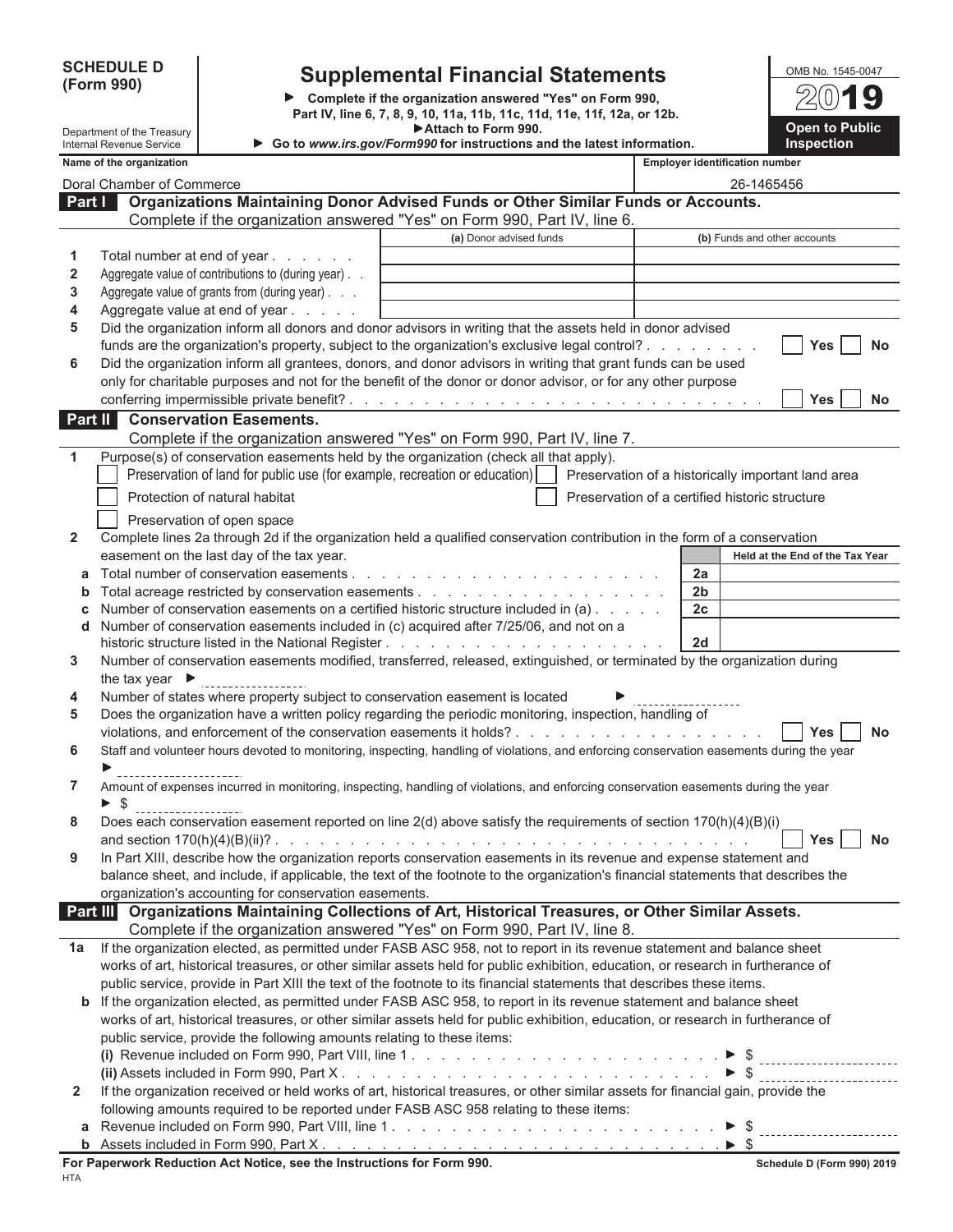|             | Schedule D (Form 990) 2019<br>Doral Chamber of Commerce                                                                                                                                                                      |                                    |                          | 26-1465456           |                     |            | Page 2    |
|-------------|------------------------------------------------------------------------------------------------------------------------------------------------------------------------------------------------------------------------------|------------------------------------|--------------------------|----------------------|---------------------|------------|-----------|
| Part III    | Organizations Maintaining Collections of Art, Historical Treasures, or Other Similar Assets (continued)                                                                                                                      |                                    |                          |                      |                     |            |           |
| 3           | Using the organization's acquisition, accession, and other records, check any of the following that make significant use of its<br>collection items (check all that apply):                                                  |                                    |                          |                      |                     |            |           |
| a           | Public exhibition                                                                                                                                                                                                            | d                                  | Loan or exchange program |                      |                     |            |           |
| b           | Scholarly research                                                                                                                                                                                                           | e                                  | Other                    |                      |                     |            |           |
| C           | Preservation for future generations                                                                                                                                                                                          |                                    |                          |                      |                     |            |           |
| 4           | Provide a description of the organization's collections and explain how they further the organization's exempt purpose in Part<br>XIII.                                                                                      |                                    |                          |                      |                     |            |           |
| 5           | During the year, did the organization solicit or receive donations of art, historical treasures, or other similar<br>assets to be sold to raise funds rather than to be maintained as part of the organization's collection? |                                    |                          |                      | <b>Yes</b>          |            | <b>No</b> |
| Part IV     | <b>Escrow and Custodial Arrangements.</b><br>Complete if the organization answered "Yes" on Form 990, Part IV, line 9, or reported an amount on Form                                                                         |                                    |                          |                      |                     |            |           |
|             | 990, Part X, line 21.                                                                                                                                                                                                        |                                    |                          |                      |                     |            |           |
| 1a          | Is the organization an agent, trustee, custodian or other intermediary for contributions or other assets not                                                                                                                 |                                    |                          |                      | <b>Yes</b>          |            | <b>No</b> |
| $\mathbf b$ | If "Yes," explain the arrangement in Part XIII and complete the following table:                                                                                                                                             |                                    |                          |                      |                     |            |           |
|             |                                                                                                                                                                                                                              |                                    |                          |                      | Amount              |            |           |
| c           |                                                                                                                                                                                                                              |                                    |                          | 1c<br>1 <sub>d</sub> |                     |            |           |
| d<br>е      |                                                                                                                                                                                                                              |                                    |                          | 1e                   |                     |            |           |
| f           |                                                                                                                                                                                                                              |                                    |                          | 1f                   |                     |            | 0         |
|             | Did the organization include an amount on Form 990, Part X, line 21, for escrow or custodial account liability?                                                                                                              |                                    |                          |                      |                     | Yes $ X $  |           |
| 2a          |                                                                                                                                                                                                                              |                                    |                          |                      |                     |            | <b>No</b> |
| b           | If "Yes," explain the arrangement in Part XIII. Check here if the explanation has been provided on Part XIII.                                                                                                                |                                    |                          |                      |                     |            |           |
| Part V      | <b>Endowment Funds.</b>                                                                                                                                                                                                      |                                    |                          |                      |                     |            |           |
|             | Complete if the organization answered "Yes" on Form 990, Part IV, line 10.                                                                                                                                                   |                                    |                          |                      |                     |            |           |
|             |                                                                                                                                                                                                                              | (b) Prior year<br>(a) Current year | (c) Two years back       | (d) Three years back | (e) Four years back |            |           |
| 1a          | Beginning of year balance                                                                                                                                                                                                    |                                    |                          |                      |                     |            |           |
| b           | Contributions                                                                                                                                                                                                                |                                    |                          |                      |                     |            |           |
| C           | Net investment earnings, gains,                                                                                                                                                                                              |                                    |                          |                      |                     |            |           |
|             | and losses                                                                                                                                                                                                                   |                                    |                          |                      |                     |            |           |
| d           | Grants or scholarships                                                                                                                                                                                                       |                                    |                          |                      |                     |            |           |
| е           | Other expenditures for facilities                                                                                                                                                                                            |                                    |                          |                      |                     |            |           |
|             | and programs<br>Administrative expenses                                                                                                                                                                                      |                                    |                          |                      |                     |            |           |
|             |                                                                                                                                                                                                                              | $\Omega$                           | $\Omega$                 | $\Omega$             |                     |            |           |
| g<br>2      | End of year balance $\ldots$ , $\ldots$<br>Provide the estimated percentage of the current year end balance (line 1g, column (a)) held as:                                                                                   |                                    |                          |                      | 0                   |            | 0         |
| a           | Board designated or quasi-endowment ▶                                                                                                                                                                                        | %                                  |                          |                      |                     |            |           |
| b           | Permanent endowment                                                                                                                                                                                                          | %                                  |                          |                      |                     |            |           |
| C           | Term endowment $\blacktriangleright$<br>$\%$                                                                                                                                                                                 |                                    |                          |                      |                     |            |           |
|             | The percentages on lines 2a, 2b, and 2c should equal 100%.                                                                                                                                                                   |                                    |                          |                      |                     |            |           |
| Зa          | Are there endowment funds not in the possession of the organization that are held and administered for the                                                                                                                   |                                    |                          |                      |                     |            |           |
|             | organization by:                                                                                                                                                                                                             |                                    |                          |                      |                     | <b>Yes</b> | No        |
|             | (i)                                                                                                                                                                                                                          |                                    |                          |                      | 3a(i)               |            |           |
|             |                                                                                                                                                                                                                              |                                    |                          |                      | 3a(ii)              |            |           |
| b           | If "Yes" on line 3a(ii), are the related organizations listed as required on Schedule R?                                                                                                                                     |                                    |                          |                      | 3 <sub>b</sub>      |            |           |
| 4           | Describe in Part XIII the intended uses of the organization's endowment funds.                                                                                                                                               |                                    |                          |                      |                     |            |           |
| Part VI     | Land, Buildings, and Equipment.                                                                                                                                                                                              |                                    |                          |                      |                     |            |           |
|             | Complete if the organization answered "Yes" on Form 990, Part IV, line 11a. See Form 990, Part X, line 10.                                                                                                                   |                                    |                          |                      |                     |            |           |
|             | Description of property                                                                                                                                                                                                      | (a) Cost or other basis            | (b) Cost or other basis  | (c) Accumulated      | (d) Book value      |            |           |
|             |                                                                                                                                                                                                                              | (investment)                       | (other)                  | depreciation         |                     |            |           |
| 1a          | Land                                                                                                                                                                                                                         | 0                                  | 0                        |                      |                     |            | 0         |
| b           | Buildings                                                                                                                                                                                                                    | 0                                  | 0                        | 0                    |                     |            | 0         |
| c           | Leasehold improvements                                                                                                                                                                                                       | 0                                  | 0                        | 0                    |                     |            | 0         |
| d           | Equipment.                                                                                                                                                                                                                   | 0                                  | 0                        | 0                    |                     |            | 0         |
| e           | Other $\cdots$ $\cdots$ $\cdots$                                                                                                                                                                                             | $\Omega$                           | $\Omega$                 | 0                    |                     |            | 0         |
|             | Total. Add lines 1a through 1e. (Column (d) must equal Form 990, Part X, column (B), line 10c.)                                                                                                                              |                                    |                          | ▶                    |                     |            | $\Omega$  |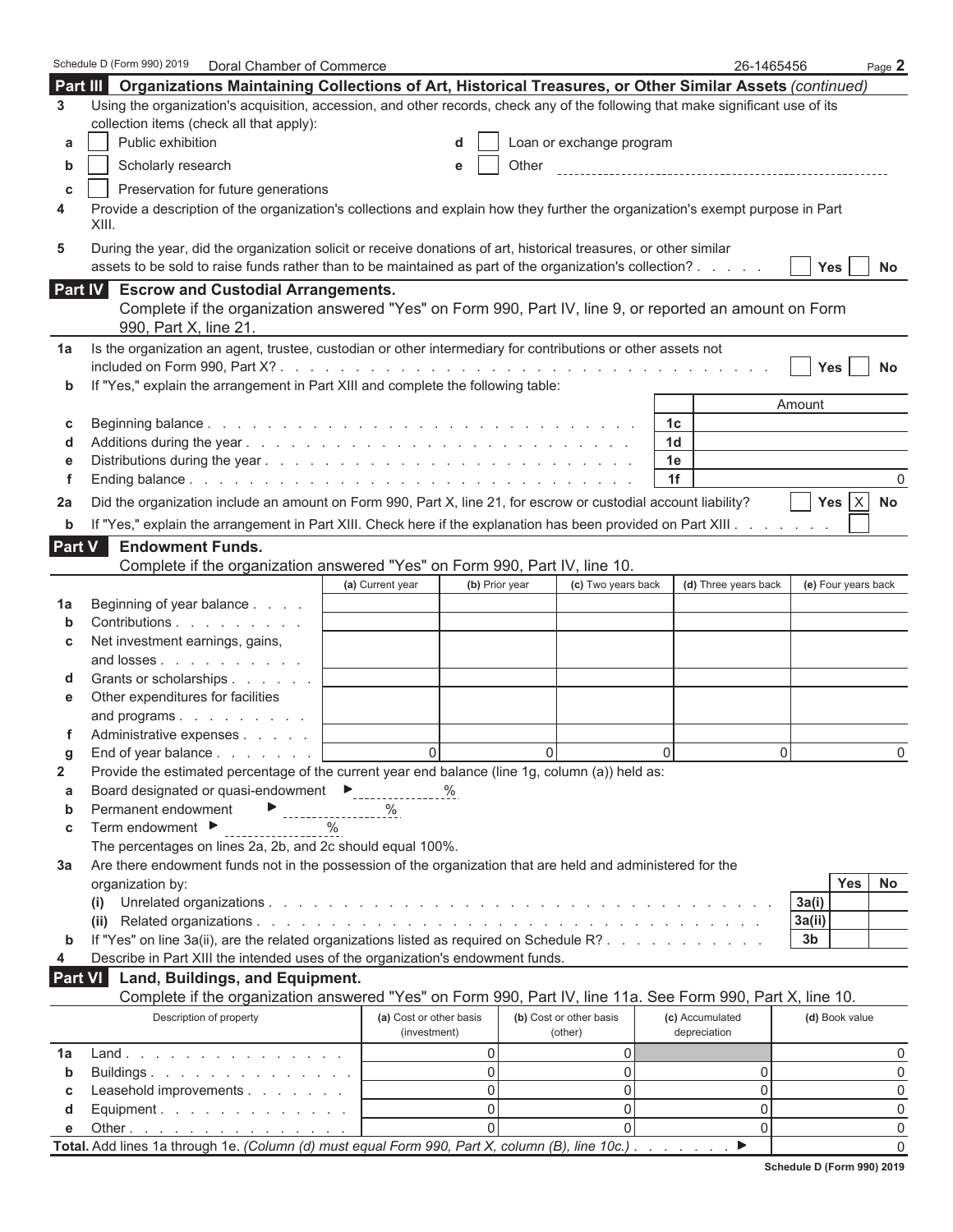**Part VII Investments—Other Securities.** 

| Complete if the organization answered "Yes" on Form 990, Part IV, line 11b. See Form 990, Part X, line 12.                                      |                              |                                                              |                |
|-------------------------------------------------------------------------------------------------------------------------------------------------|------------------------------|--------------------------------------------------------------|----------------|
| (a) Description of security or category<br>(including name of security)                                                                         | (b) Book value               | (c) Method of valuation:<br>Cost or end-of-year market value |                |
| (1) Financial derivatives                                                                                                                       | 0                            |                                                              |                |
| (2) Closely held equity interests                                                                                                               | $\mathbf{0}$                 |                                                              |                |
| (3) Other                                                                                                                                       |                              |                                                              |                |
| (A)                                                                                                                                             |                              |                                                              |                |
| (B)                                                                                                                                             |                              |                                                              |                |
| (C)                                                                                                                                             |                              |                                                              |                |
| (D)                                                                                                                                             |                              |                                                              |                |
| (E)                                                                                                                                             |                              |                                                              |                |
| (F)                                                                                                                                             |                              |                                                              |                |
| (G)                                                                                                                                             |                              |                                                              |                |
| (H)                                                                                                                                             |                              |                                                              |                |
| Total. (Column (b) must equal Form 990, Part X, col. (B) line 12.). ▶                                                                           | 0                            |                                                              |                |
| <b>Part VIII</b><br><b>Investments-Program Related.</b>                                                                                         |                              |                                                              |                |
| Complete if the organization answered "Yes" on Form 990, Part IV, line 11c. See Form 990, Part X, line 13.                                      |                              |                                                              |                |
| (a) Description of investment                                                                                                                   | (b) Book value               | (c) Method of valuation:<br>Cost or end-of-year market value |                |
| (1)                                                                                                                                             |                              |                                                              |                |
| (2)                                                                                                                                             |                              |                                                              |                |
| (3)                                                                                                                                             |                              |                                                              |                |
| (4)                                                                                                                                             |                              |                                                              |                |
| (5)                                                                                                                                             |                              |                                                              |                |
| (6)                                                                                                                                             |                              |                                                              |                |
| (7)                                                                                                                                             |                              |                                                              |                |
| (8)                                                                                                                                             |                              |                                                              |                |
| (9)                                                                                                                                             |                              |                                                              |                |
| Total. (Column (b) must equal Form 990, Part X, col. (B) line 13.). ▶                                                                           | 0                            |                                                              |                |
| Part IX<br><b>Other Assets.</b>                                                                                                                 |                              |                                                              |                |
| Complete if the organization answered "Yes" on Form 990, Part IV, line 11d. See Form 990, Part X, line 15.                                      |                              |                                                              |                |
| (a) Description                                                                                                                                 |                              |                                                              | (b) Book value |
| (1) FUND ME LOAN                                                                                                                                |                              |                                                              | 61             |
| (2) FURNITURE                                                                                                                                   |                              |                                                              | 588            |
| (3)                                                                                                                                             |                              |                                                              |                |
| (4)                                                                                                                                             |                              |                                                              |                |
| (5)                                                                                                                                             |                              |                                                              |                |
| (6)                                                                                                                                             |                              |                                                              |                |
| (7)                                                                                                                                             |                              |                                                              |                |
| (8)                                                                                                                                             |                              |                                                              |                |
| (9)                                                                                                                                             |                              |                                                              |                |
| Total. (Column (b) must equal Form 990, Part X, col. (B) line 15.)                                                                              |                              | ▶                                                            | 649            |
| Part X<br><b>Other Liabilities.</b><br>Complete if the organization answered "Yes" on Form 990, Part IV, line 11e or 11f. See Form 990, Part X, |                              |                                                              |                |
| line 25.                                                                                                                                        |                              |                                                              |                |
| 1.                                                                                                                                              | (a) Description of liability |                                                              | (b) Book value |
| (1) Federal income taxes                                                                                                                        |                              |                                                              |                |
| (2) CREDIT CARD                                                                                                                                 |                              |                                                              | 715            |
| (3)                                                                                                                                             |                              |                                                              |                |
| (4)                                                                                                                                             |                              |                                                              |                |
| (5)                                                                                                                                             |                              |                                                              |                |
| (6)                                                                                                                                             |                              |                                                              |                |
| (7)                                                                                                                                             |                              |                                                              |                |
| (8)                                                                                                                                             |                              |                                                              |                |
| (9)                                                                                                                                             |                              |                                                              |                |
| Total. (Column (b) must equal Form 990, Part X, col. (B) line 25.).                                                                             |                              | ▶                                                            | 715            |

**2.** Liability for uncertain tax positions. In Part XIII, provide the text of the footnote to the organization's financial statements that reports the organization's liability for uncertain tax positions under FASB ASC 740. Check here if the text of the footnote has been provided in Part XIII . .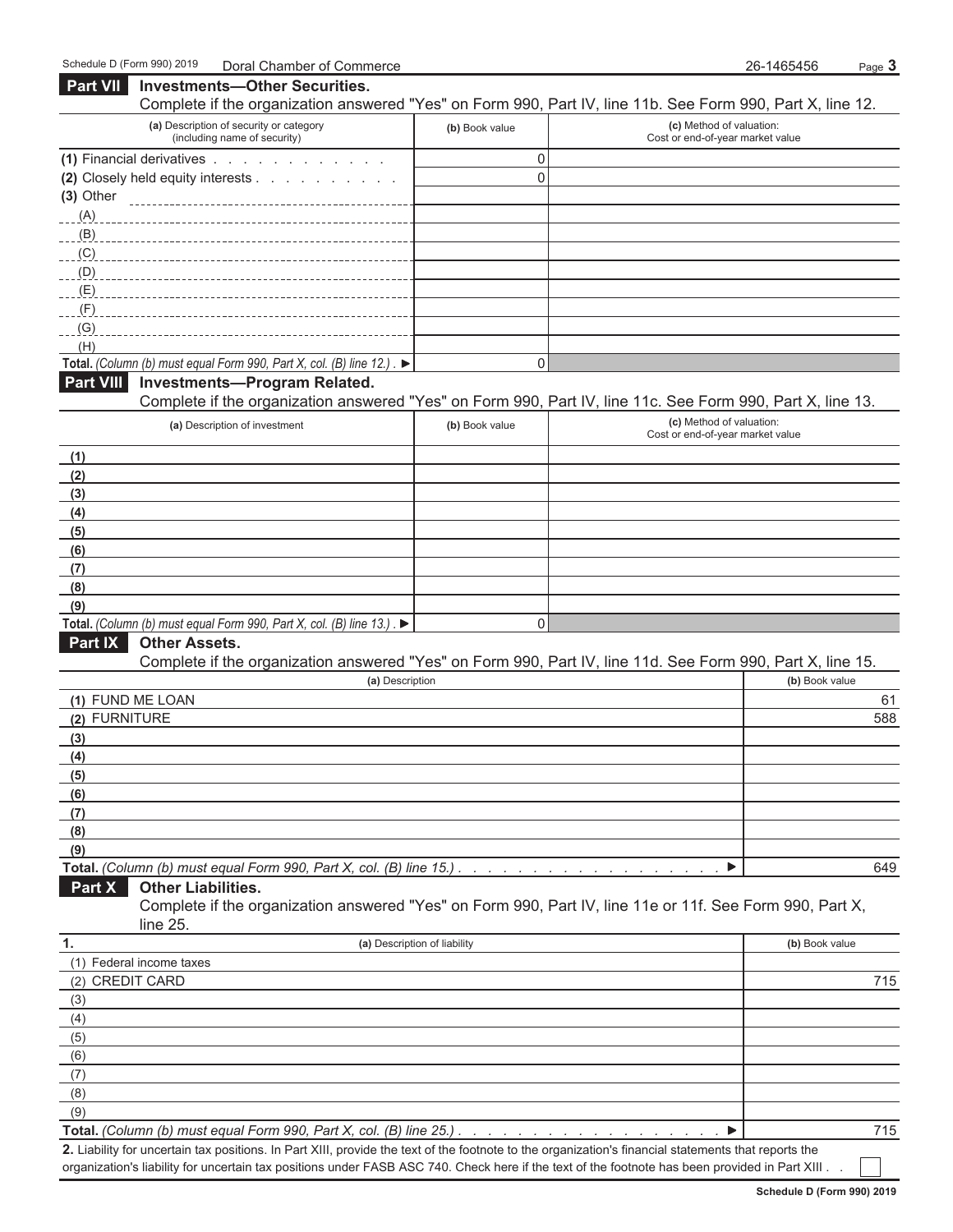|              | Schedule D (Form 990) 2019<br>Doral Chamber of Commerce                                                                                                                                                                                                                          | 26-1465456 | Page $4$    |
|--------------|----------------------------------------------------------------------------------------------------------------------------------------------------------------------------------------------------------------------------------------------------------------------------------|------------|-------------|
| Part XI      | Reconciliation of Revenue per Audited Financial Statements With Revenue per Return.                                                                                                                                                                                              |            |             |
|              | Complete if the organization answered "Yes" on Form 990, Part IV, line 12a.                                                                                                                                                                                                      |            |             |
| 1            | Total revenue, gains, and other support per audited financial statements                                                                                                                                                                                                         | 1          |             |
| $\mathbf{2}$ | Amounts included on line 1 but not on Form 990, Part VIII, line 12:                                                                                                                                                                                                              |            |             |
| а            | Net unrealized gains (losses) on investments<br>2a                                                                                                                                                                                                                               |            |             |
| b            | Donated services and use of facilities<br>2 <sub>b</sub>                                                                                                                                                                                                                         |            |             |
| С            | 2c                                                                                                                                                                                                                                                                               |            |             |
| d            | 2d                                                                                                                                                                                                                                                                               |            |             |
| е            |                                                                                                                                                                                                                                                                                  | 2e         | 0           |
| 3.           |                                                                                                                                                                                                                                                                                  | 3          | $\mathbf 0$ |
| 4            | Amounts included on Form 990, Part VIII, line 12, but not on line 1:                                                                                                                                                                                                             |            |             |
| а            | Investment expenses not included on Form 990, Part VIII, line 7b<br>4a                                                                                                                                                                                                           |            |             |
| $\mathbf b$  | 4b                                                                                                                                                                                                                                                                               |            |             |
| c            |                                                                                                                                                                                                                                                                                  | 4c         | 0           |
| 5            | Total revenue. Add lines 3 and 4c. (This must equal Form 990, Part I, line 12.)                                                                                                                                                                                                  | 5          | $\mathbf 0$ |
|              | Part XII Reconciliation of Expenses per Audited Financial Statements With Expenses per Return.                                                                                                                                                                                   |            |             |
|              | Complete if the organization answered "Yes" on Form 990, Part IV, line 12a.                                                                                                                                                                                                      |            |             |
| 1            |                                                                                                                                                                                                                                                                                  | 1          |             |
| 2            | Amounts included on line 1 but not on Form 990, Part IX, line 25:                                                                                                                                                                                                                |            |             |
| а            | 2a                                                                                                                                                                                                                                                                               |            |             |
| b            | 2 <sub>b</sub>                                                                                                                                                                                                                                                                   |            |             |
| С            | 2 <sub>c</sub>                                                                                                                                                                                                                                                                   |            |             |
| d            | 2d                                                                                                                                                                                                                                                                               |            |             |
| е<br>3.      |                                                                                                                                                                                                                                                                                  | 2e<br>3    | 0<br>0      |
| 4            | Amounts included on Form 990, Part IX, line 25, but not on line 1:                                                                                                                                                                                                               |            |             |
| а            | Investment expenses not included on Form 990, Part VIII, line 7b<br>4a                                                                                                                                                                                                           |            |             |
| $\mathbf b$  | 4b                                                                                                                                                                                                                                                                               |            |             |
| C            |                                                                                                                                                                                                                                                                                  | 4c         | 0           |
| 5            | Total expenses. Add lines 3 and 4c. (This must equal Form 990, Part I, line 18.)                                                                                                                                                                                                 | 5          | $\Omega$    |
|              | Part XIII Supplemental Information.                                                                                                                                                                                                                                              |            |             |
|              | Provide the descriptions required for Part II, lines 3, 5, and 9; Part III, lines 1a and 4; Part IV, lines 1b and 2b; Part V, line 4; Part X, line<br>2; Part XI, lines 2d and 4b; and Part XII, lines 2d and 4b. Also complete this part to provide any additional information. |            |             |
|              |                                                                                                                                                                                                                                                                                  |            |             |
|              |                                                                                                                                                                                                                                                                                  |            |             |
|              |                                                                                                                                                                                                                                                                                  |            |             |
|              |                                                                                                                                                                                                                                                                                  |            |             |
|              |                                                                                                                                                                                                                                                                                  |            |             |
|              |                                                                                                                                                                                                                                                                                  |            |             |
|              |                                                                                                                                                                                                                                                                                  |            |             |
|              |                                                                                                                                                                                                                                                                                  |            |             |
|              |                                                                                                                                                                                                                                                                                  |            |             |
|              |                                                                                                                                                                                                                                                                                  |            |             |
|              |                                                                                                                                                                                                                                                                                  |            |             |
|              |                                                                                                                                                                                                                                                                                  |            |             |
|              |                                                                                                                                                                                                                                                                                  |            |             |
|              |                                                                                                                                                                                                                                                                                  |            |             |
|              |                                                                                                                                                                                                                                                                                  |            |             |
|              |                                                                                                                                                                                                                                                                                  |            |             |
|              |                                                                                                                                                                                                                                                                                  |            |             |
|              |                                                                                                                                                                                                                                                                                  |            |             |
|              |                                                                                                                                                                                                                                                                                  |            |             |
|              |                                                                                                                                                                                                                                                                                  |            |             |
|              |                                                                                                                                                                                                                                                                                  |            |             |
|              |                                                                                                                                                                                                                                                                                  |            |             |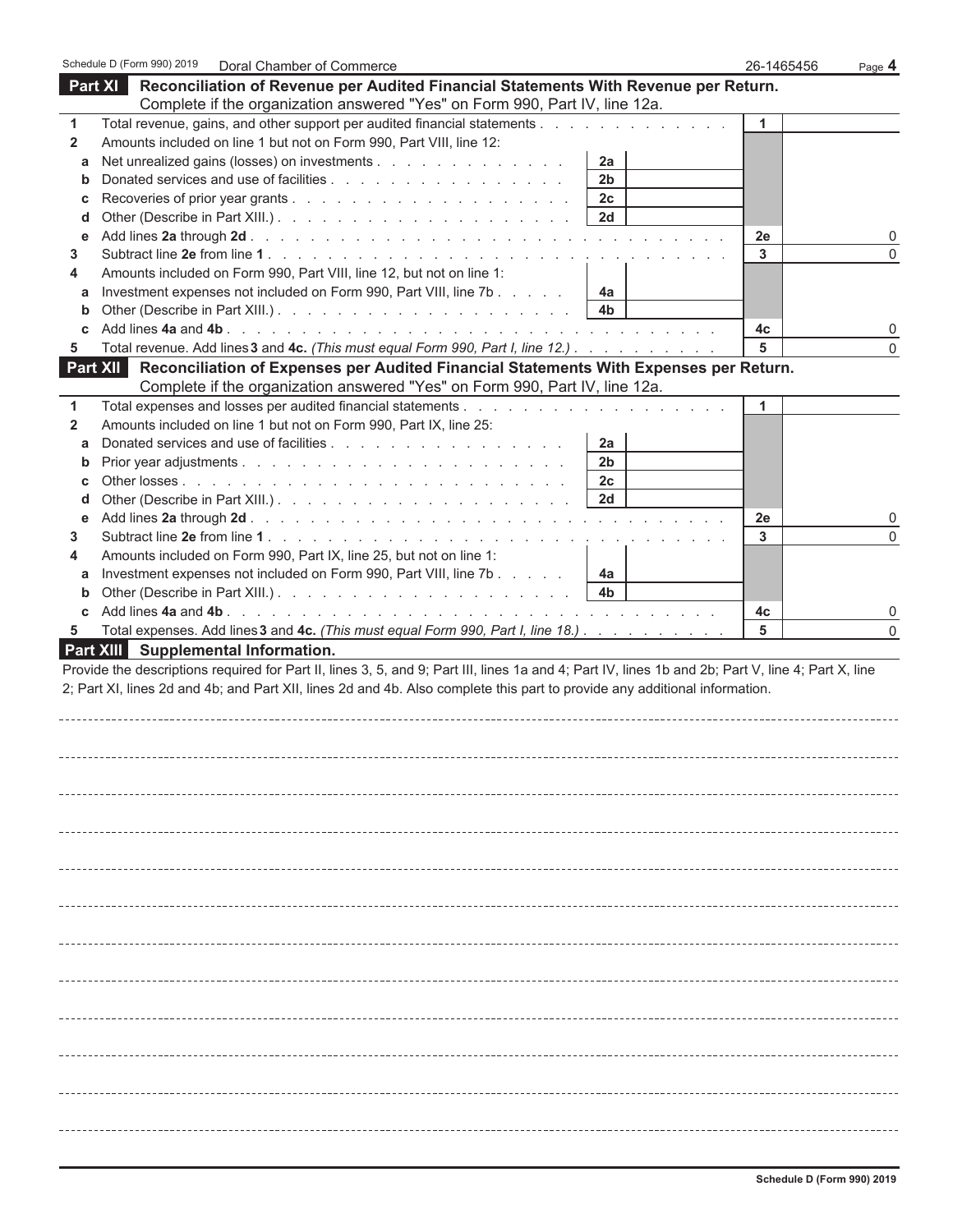| <b>Part XIII Supplemental Information (continued)</b> |  |
|-------------------------------------------------------|--|
|                                                       |  |
|                                                       |  |
|                                                       |  |
|                                                       |  |
|                                                       |  |
|                                                       |  |
|                                                       |  |
|                                                       |  |
|                                                       |  |
|                                                       |  |
|                                                       |  |
|                                                       |  |
|                                                       |  |
|                                                       |  |
|                                                       |  |
|                                                       |  |
|                                                       |  |
|                                                       |  |
|                                                       |  |
|                                                       |  |
|                                                       |  |
|                                                       |  |
|                                                       |  |
|                                                       |  |
|                                                       |  |
|                                                       |  |
|                                                       |  |
|                                                       |  |
|                                                       |  |
|                                                       |  |
|                                                       |  |
|                                                       |  |
|                                                       |  |
|                                                       |  |
|                                                       |  |
|                                                       |  |
|                                                       |  |
|                                                       |  |
|                                                       |  |
|                                                       |  |
|                                                       |  |
|                                                       |  |
|                                                       |  |
|                                                       |  |
|                                                       |  |
|                                                       |  |
|                                                       |  |
|                                                       |  |
|                                                       |  |
|                                                       |  |
|                                                       |  |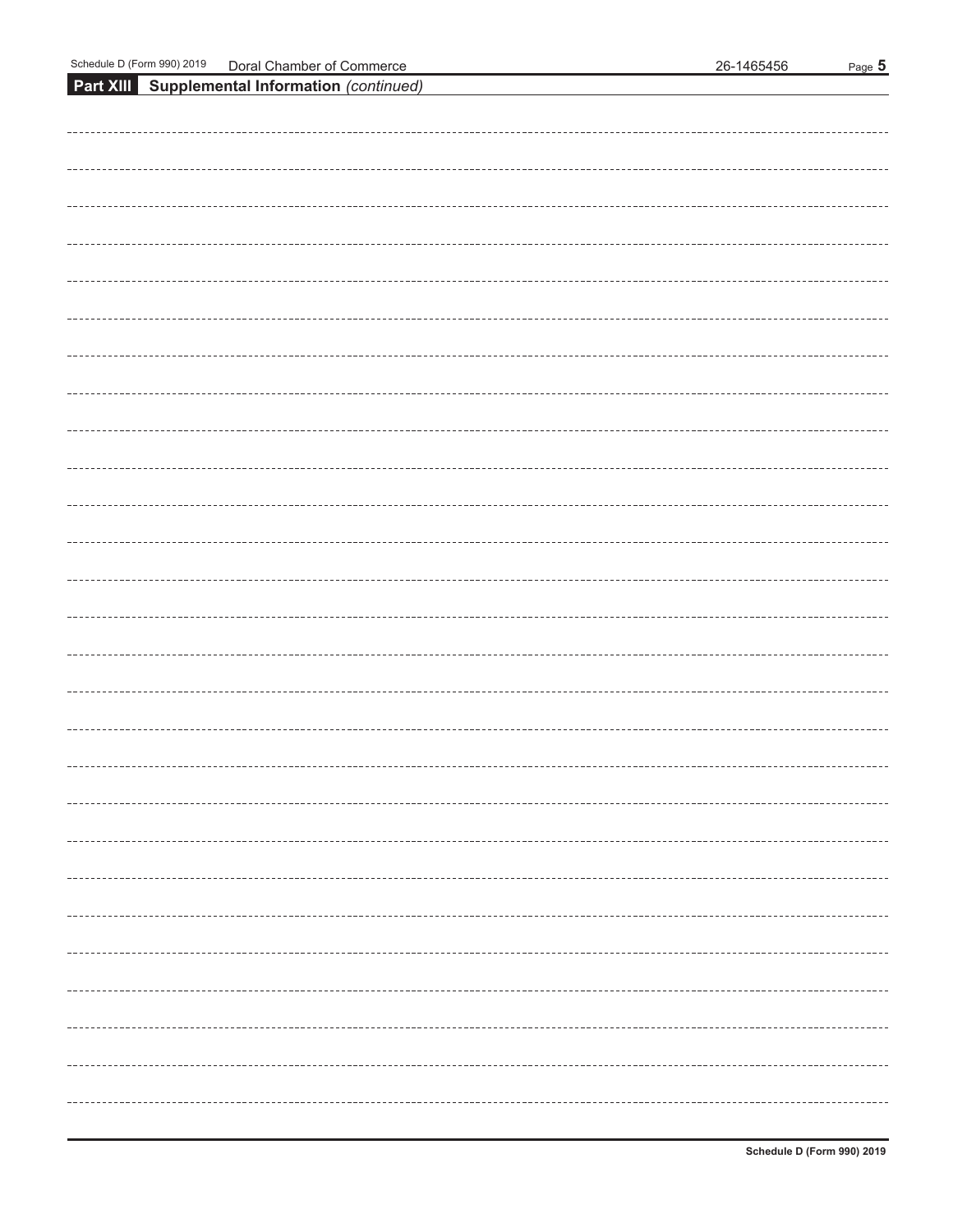| <b>SCHEDULE L</b> |  |
|-------------------|--|
|-------------------|--|

## **SCHEDULE L Transactions With Interested Persons**<br>(Form 990 or 990-EZ)  $\bullet$  Complete if the organization answered "Yes" on Form 990, Part IV, line 25a.

**(Form 990 or 990-EZ) Complete if the organization answered "Yes" on Form 990, Part IV, line 25a, 25b, 26, 27, 28a, 28b, or 28c, or Form 990-EZ, Part V, line 38a or 40b.**

**Attach to Form 990 or Form 990-EZ. Open To Public**

| <b>Open To Public<br/>Inspection</b> |
|--------------------------------------|
| $2(0)$ <b>19</b>                     |
| OMB No. 1545-0047                    |

|                 | Department of the Treasury<br><b>Internal Revenue Service</b>                                                    |                                       | ► Go to www.irs.gov/Form990 for instructions and the latest information.                                                                                                                                                                                              |              |                            | ► Attach to Form 990 or Form 990-EZ. |                                |                                       |    |                              | <b>Open To Public</b><br><b>Inspection</b> |     |                           |
|-----------------|------------------------------------------------------------------------------------------------------------------|---------------------------------------|-----------------------------------------------------------------------------------------------------------------------------------------------------------------------------------------------------------------------------------------------------------------------|--------------|----------------------------|--------------------------------------|--------------------------------|---------------------------------------|----|------------------------------|--------------------------------------------|-----|---------------------------|
|                 | Name of the organization                                                                                         |                                       |                                                                                                                                                                                                                                                                       |              |                            |                                      |                                | <b>Employer identification number</b> |    |                              |                                            |     |                           |
|                 | Doral Chamber of Commerce                                                                                        |                                       |                                                                                                                                                                                                                                                                       |              |                            |                                      |                                | 26-1465456                            |    |                              |                                            |     |                           |
| Part I          |                                                                                                                  |                                       | Excess Benefit Transactions (section $501(c)(3)$ , section $501(c)(4)$ , and section $501(c)(29)$ organizations only).<br>Complete if the organization answered "Yes" on Form 990, Part IV, line 25a or 25b, or Form 990-EZ, Part V, line 40b.                        |              |                            |                                      |                                |                                       |    |                              |                                            |     |                           |
| 1               | (a) Name of disqualified person                                                                                  |                                       | (b) Relationship between disqualified person and                                                                                                                                                                                                                      |              |                            |                                      | (c) Description of transaction |                                       |    |                              |                                            |     | (d) Corrected?            |
|                 |                                                                                                                  |                                       |                                                                                                                                                                                                                                                                       | organization |                            |                                      |                                |                                       |    |                              |                                            | Yes | No.                       |
| (1)             |                                                                                                                  |                                       |                                                                                                                                                                                                                                                                       |              |                            |                                      |                                |                                       |    |                              |                                            |     |                           |
| (2)             |                                                                                                                  |                                       |                                                                                                                                                                                                                                                                       |              |                            |                                      |                                |                                       |    |                              |                                            |     |                           |
| (3)             |                                                                                                                  |                                       |                                                                                                                                                                                                                                                                       |              |                            |                                      |                                |                                       |    |                              |                                            |     |                           |
| (4)             |                                                                                                                  |                                       |                                                                                                                                                                                                                                                                       |              |                            |                                      |                                |                                       |    |                              |                                            |     |                           |
| (5)<br>(6)      |                                                                                                                  |                                       |                                                                                                                                                                                                                                                                       |              |                            |                                      |                                |                                       |    |                              |                                            |     |                           |
| $\overline{2}$  | Enter the amount of tax incurred by the organization managers or disqualified persons during the year            |                                       |                                                                                                                                                                                                                                                                       |              |                            |                                      |                                |                                       |    |                              |                                            |     |                           |
| 3               | Enter the amount of tax, if any, on line 2, above, reimbursed by the organization $\ldots$ , $\ldots$ , $\ldots$ |                                       |                                                                                                                                                                                                                                                                       |              |                            |                                      |                                |                                       |    |                              | $\mathbb{S}$                               |     |                           |
| Part II         | (a) Name of interested person                                                                                    | (b) Relationship<br>with organization | Loans to and/or From Interested Persons.<br>Complete if the organization answered "Yes" on Form 990-EZ, Part V, line 38a or Form 990, Part IV, line 26; or if the<br>organization reported an amount on Form 990, Part X, line 5, 6, or 22.<br>(c) Purpose of<br>loan |              | (d) Loan to or<br>from the | (e) Original<br>principal amount     | (f) Balance due                |                                       |    | (g) In default? (h) Approved | by board or                                |     | (i) Written<br>agreement? |
|                 |                                                                                                                  |                                       |                                                                                                                                                                                                                                                                       |              | organization?              |                                      |                                |                                       |    |                              | committee?                                 |     |                           |
|                 |                                                                                                                  |                                       |                                                                                                                                                                                                                                                                       | To           | From                       |                                      |                                | Yes                                   | No | Yes                          | No                                         | Yes | No                        |
| (1)<br>(2)      |                                                                                                                  |                                       |                                                                                                                                                                                                                                                                       |              |                            |                                      |                                |                                       |    |                              |                                            |     |                           |
| (3)             |                                                                                                                  |                                       |                                                                                                                                                                                                                                                                       |              |                            |                                      |                                |                                       |    |                              |                                            |     |                           |
| (4)             |                                                                                                                  |                                       |                                                                                                                                                                                                                                                                       |              |                            |                                      |                                |                                       |    |                              |                                            |     |                           |
| (5)             |                                                                                                                  |                                       |                                                                                                                                                                                                                                                                       |              |                            |                                      |                                |                                       |    |                              |                                            |     |                           |
| (6)             |                                                                                                                  |                                       |                                                                                                                                                                                                                                                                       |              |                            |                                      |                                |                                       |    |                              |                                            |     |                           |
| (7)             |                                                                                                                  |                                       |                                                                                                                                                                                                                                                                       |              |                            |                                      |                                |                                       |    |                              |                                            |     |                           |
| (8)             |                                                                                                                  |                                       |                                                                                                                                                                                                                                                                       |              |                            |                                      |                                |                                       |    |                              |                                            |     |                           |
| (9)             |                                                                                                                  |                                       |                                                                                                                                                                                                                                                                       |              |                            |                                      |                                |                                       |    |                              |                                            |     |                           |
| (10)            |                                                                                                                  |                                       |                                                                                                                                                                                                                                                                       |              |                            |                                      |                                |                                       |    |                              |                                            |     |                           |
| Total.          |                                                                                                                  |                                       |                                                                                                                                                                                                                                                                       |              |                            |                                      |                                | $\overline{0}$                        |    |                              |                                            |     |                           |
| <b>Part III</b> |                                                                                                                  |                                       | <b>Grants or Assistance Benefiting Interested Persons.</b><br>Complete if the organization answered "Yes" on Form 990, Part IV, line 27.                                                                                                                              |              |                            |                                      |                                |                                       |    |                              |                                            |     |                           |
|                 | (a) Name of interested person                                                                                    |                                       | (b) Relationship between interested<br>person and the organization                                                                                                                                                                                                    |              |                            | (c) Amount of assistance             | (d) Type of assistance         |                                       |    |                              | (e) Purpose of assistance                  |     |                           |
| (1)             |                                                                                                                  |                                       |                                                                                                                                                                                                                                                                       |              |                            |                                      |                                |                                       |    |                              |                                            |     |                           |

**For Paperwork Reduction Act Notice, see the Instructions for Form 990 or 990-EZ. Schedule L (Form 990 or 990-EZ) 2019**

**(2) (3) (4) (5) (6) (7) (8) (9) (10)**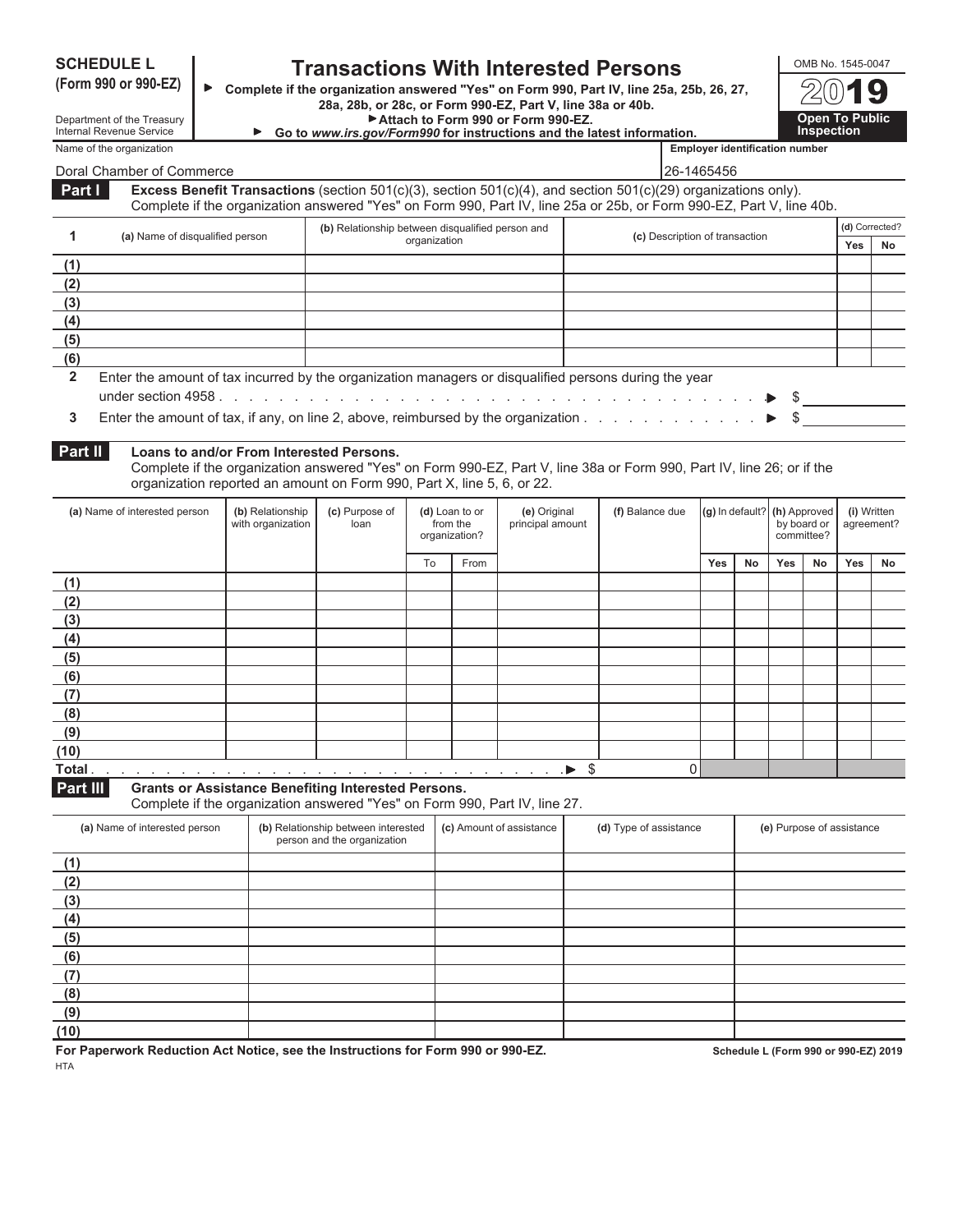| <b>Part IV</b><br><b>Business Transactions Involving Interested Persons.</b><br>Complete if the organization answered "Yes" on Form 990, Part IV, line 28a, 28b, or 28c. |                                                                                                                          |                                                                       |                              |                                |     |                                               |
|--------------------------------------------------------------------------------------------------------------------------------------------------------------------------|--------------------------------------------------------------------------------------------------------------------------|-----------------------------------------------------------------------|------------------------------|--------------------------------|-----|-----------------------------------------------|
|                                                                                                                                                                          | (a) Name of interested person                                                                                            | (b) Relationship between<br>interested person and the<br>organization | (c) Amount of<br>transaction | (d) Description of transaction |     | (e) Sharing of<br>organization's<br>revenues? |
|                                                                                                                                                                          |                                                                                                                          |                                                                       |                              |                                | Yes | No                                            |
| (1)                                                                                                                                                                      |                                                                                                                          |                                                                       |                              |                                |     |                                               |
| (2)                                                                                                                                                                      |                                                                                                                          |                                                                       |                              |                                |     |                                               |
| (3)<br>(4)                                                                                                                                                               |                                                                                                                          |                                                                       |                              |                                |     |                                               |
| (5)                                                                                                                                                                      |                                                                                                                          |                                                                       |                              |                                |     |                                               |
| (6)                                                                                                                                                                      |                                                                                                                          |                                                                       |                              |                                |     |                                               |
| (7)                                                                                                                                                                      |                                                                                                                          |                                                                       |                              |                                |     |                                               |
| (8)                                                                                                                                                                      |                                                                                                                          |                                                                       |                              |                                |     |                                               |
| (9)                                                                                                                                                                      |                                                                                                                          |                                                                       |                              |                                |     |                                               |
| (10)                                                                                                                                                                     |                                                                                                                          |                                                                       |                              |                                |     |                                               |
| <b>Part V</b>                                                                                                                                                            | Supplemental Information.<br>Provide additional information for responses to questions on Schedule L (see instructions). |                                                                       |                              |                                |     |                                               |
|                                                                                                                                                                          |                                                                                                                          |                                                                       |                              |                                |     |                                               |
|                                                                                                                                                                          |                                                                                                                          |                                                                       |                              |                                |     |                                               |
|                                                                                                                                                                          |                                                                                                                          |                                                                       |                              |                                |     |                                               |
|                                                                                                                                                                          |                                                                                                                          |                                                                       |                              |                                |     |                                               |
|                                                                                                                                                                          |                                                                                                                          |                                                                       |                              |                                |     |                                               |
|                                                                                                                                                                          |                                                                                                                          |                                                                       |                              |                                |     |                                               |
|                                                                                                                                                                          |                                                                                                                          |                                                                       |                              |                                |     |                                               |
|                                                                                                                                                                          |                                                                                                                          |                                                                       |                              |                                |     |                                               |
|                                                                                                                                                                          |                                                                                                                          |                                                                       |                              |                                |     |                                               |
|                                                                                                                                                                          |                                                                                                                          |                                                                       |                              |                                |     |                                               |
|                                                                                                                                                                          |                                                                                                                          |                                                                       |                              |                                |     |                                               |
|                                                                                                                                                                          |                                                                                                                          |                                                                       |                              |                                |     |                                               |
|                                                                                                                                                                          |                                                                                                                          |                                                                       |                              |                                |     |                                               |
|                                                                                                                                                                          |                                                                                                                          |                                                                       |                              |                                |     |                                               |
|                                                                                                                                                                          |                                                                                                                          |                                                                       |                              |                                |     |                                               |
|                                                                                                                                                                          |                                                                                                                          |                                                                       |                              |                                |     |                                               |
|                                                                                                                                                                          |                                                                                                                          |                                                                       |                              |                                |     |                                               |
|                                                                                                                                                                          |                                                                                                                          |                                                                       |                              |                                |     |                                               |
|                                                                                                                                                                          |                                                                                                                          |                                                                       |                              |                                |     |                                               |
|                                                                                                                                                                          |                                                                                                                          |                                                                       |                              |                                |     |                                               |
|                                                                                                                                                                          |                                                                                                                          |                                                                       |                              |                                |     |                                               |
|                                                                                                                                                                          |                                                                                                                          |                                                                       |                              |                                |     |                                               |
|                                                                                                                                                                          |                                                                                                                          |                                                                       |                              |                                |     |                                               |
|                                                                                                                                                                          |                                                                                                                          |                                                                       |                              |                                |     |                                               |
|                                                                                                                                                                          |                                                                                                                          |                                                                       |                              |                                |     |                                               |
|                                                                                                                                                                          |                                                                                                                          |                                                                       |                              |                                |     |                                               |
|                                                                                                                                                                          |                                                                                                                          |                                                                       |                              |                                |     |                                               |
|                                                                                                                                                                          |                                                                                                                          |                                                                       |                              |                                |     |                                               |
|                                                                                                                                                                          |                                                                                                                          |                                                                       |                              |                                |     |                                               |
|                                                                                                                                                                          |                                                                                                                          |                                                                       |                              |                                |     |                                               |
|                                                                                                                                                                          |                                                                                                                          |                                                                       |                              |                                |     |                                               |
|                                                                                                                                                                          |                                                                                                                          |                                                                       |                              |                                |     |                                               |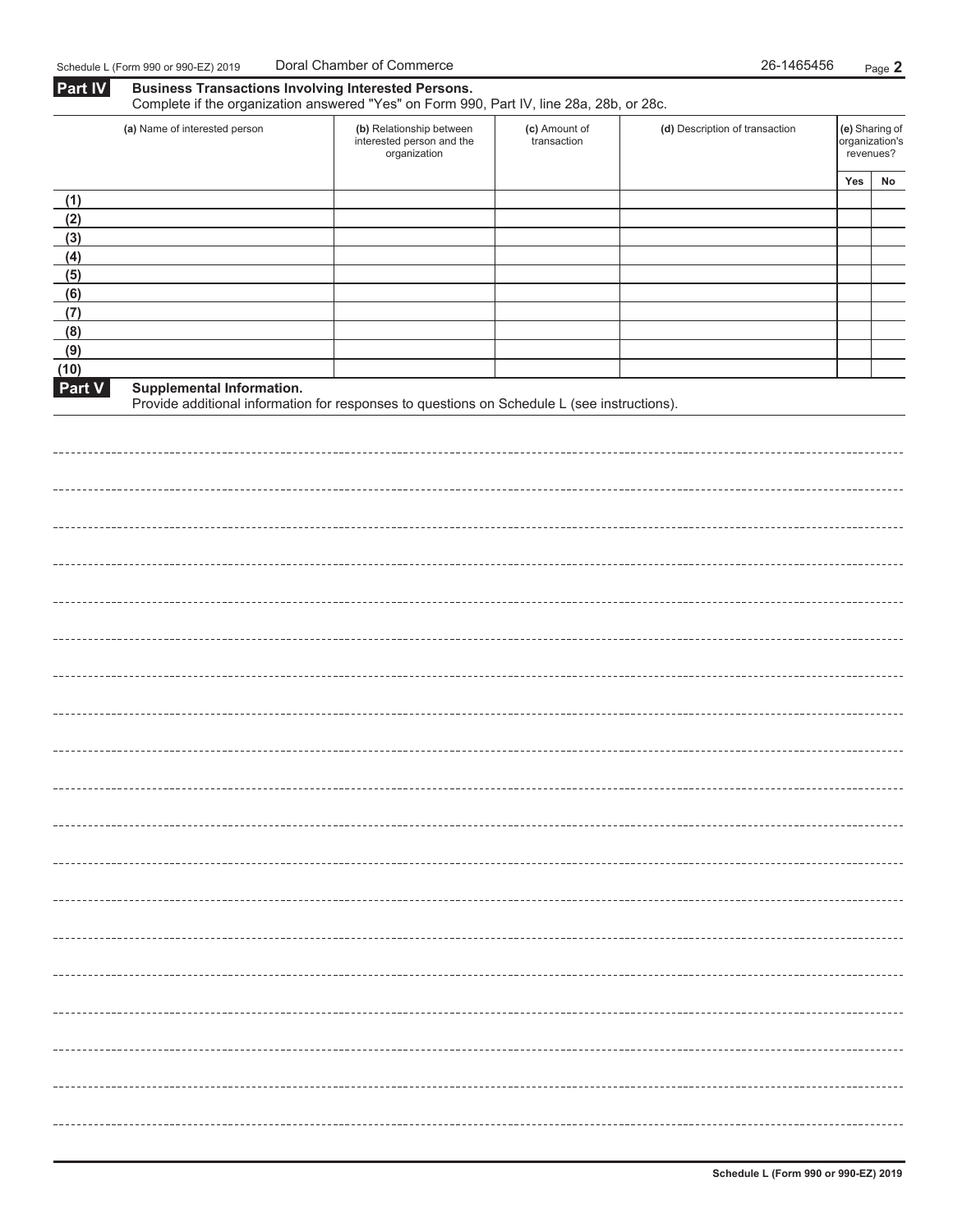| <b>SCHEDULE O</b><br>(Form 990 or 990-EZ)<br>Department of the Treasury | OMB No. 1545-0047<br>2019<br>Open to Public                |                                                     |                   |
|-------------------------------------------------------------------------|------------------------------------------------------------|-----------------------------------------------------|-------------------|
| Internal Revenue Service                                                | ▶<br>Go to www.irs.gov/Form990 for the latest information. |                                                     | <b>Inspection</b> |
| Name of the organization<br>Doral Chamber of Commerce                   |                                                            | <b>Employer identification number</b><br>26-1465456 |                   |
|                                                                         | Form 990, Part IX, Line 25: OTHER EXPENSES                 |                                                     |                   |
|                                                                         |                                                            |                                                     |                   |
|                                                                         |                                                            |                                                     |                   |
|                                                                         |                                                            |                                                     |                   |
|                                                                         |                                                            |                                                     |                   |
|                                                                         |                                                            |                                                     |                   |
|                                                                         |                                                            |                                                     |                   |
|                                                                         |                                                            |                                                     |                   |
|                                                                         |                                                            |                                                     |                   |
|                                                                         |                                                            |                                                     |                   |
|                                                                         |                                                            |                                                     |                   |
|                                                                         |                                                            |                                                     |                   |
|                                                                         |                                                            |                                                     |                   |
|                                                                         |                                                            |                                                     |                   |
|                                                                         |                                                            |                                                     |                   |
|                                                                         |                                                            |                                                     |                   |
|                                                                         |                                                            |                                                     |                   |
|                                                                         |                                                            |                                                     |                   |
|                                                                         |                                                            |                                                     |                   |
|                                                                         |                                                            |                                                     |                   |
|                                                                         |                                                            |                                                     |                   |
|                                                                         |                                                            |                                                     |                   |
|                                                                         |                                                            |                                                     |                   |
|                                                                         |                                                            |                                                     |                   |
|                                                                         |                                                            |                                                     |                   |
|                                                                         |                                                            |                                                     |                   |
|                                                                         |                                                            |                                                     |                   |
|                                                                         |                                                            |                                                     |                   |
|                                                                         |                                                            |                                                     |                   |
|                                                                         |                                                            |                                                     |                   |
|                                                                         |                                                            |                                                     |                   |
|                                                                         |                                                            |                                                     |                   |
|                                                                         |                                                            |                                                     |                   |
|                                                                         |                                                            |                                                     |                   |
|                                                                         |                                                            |                                                     |                   |
|                                                                         |                                                            |                                                     |                   |
|                                                                         |                                                            |                                                     |                   |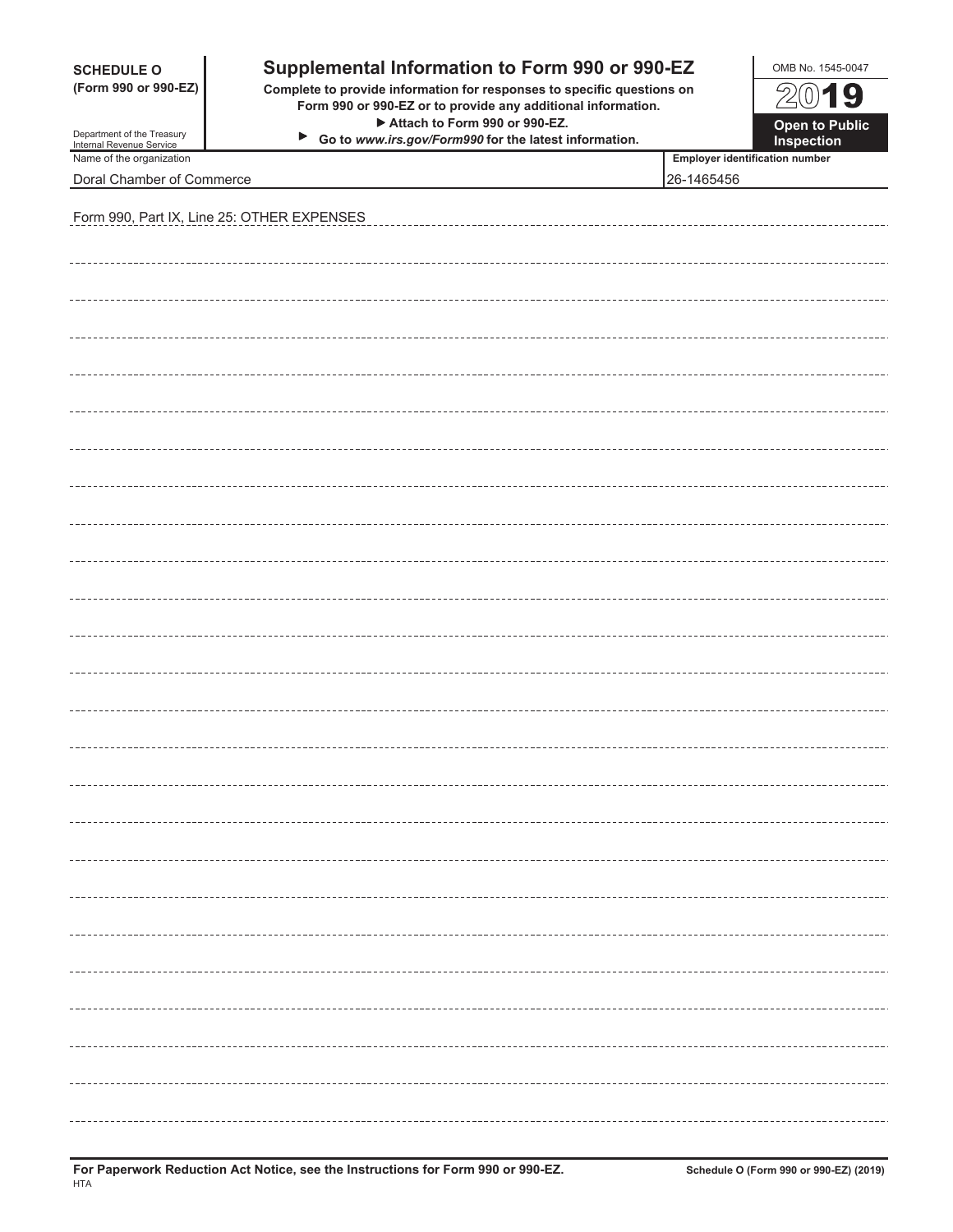| Schedule O (Form 990 or 990-EZ) (2019) | $\overline{2}$<br>Page                |
|----------------------------------------|---------------------------------------|
| Name of the organization               | <b>Employer identification number</b> |
| Doral Chamber of Commerce              | 26-1465456                            |
|                                        |                                       |
|                                        |                                       |
|                                        |                                       |
|                                        |                                       |
|                                        |                                       |
|                                        |                                       |
|                                        |                                       |
|                                        |                                       |
|                                        |                                       |
|                                        |                                       |
|                                        |                                       |
|                                        |                                       |
|                                        |                                       |
|                                        |                                       |
|                                        |                                       |
|                                        |                                       |
|                                        |                                       |
|                                        |                                       |
|                                        |                                       |
|                                        |                                       |
|                                        |                                       |
|                                        |                                       |
|                                        |                                       |
|                                        |                                       |
|                                        |                                       |
|                                        |                                       |
|                                        |                                       |
|                                        |                                       |
|                                        |                                       |
|                                        |                                       |
|                                        |                                       |
|                                        |                                       |
|                                        |                                       |
|                                        |                                       |
|                                        |                                       |
|                                        |                                       |
|                                        |                                       |
|                                        |                                       |
|                                        |                                       |
|                                        |                                       |
|                                        |                                       |
|                                        |                                       |
|                                        |                                       |
|                                        |                                       |
|                                        |                                       |
|                                        |                                       |
|                                        | ----------------                      |
|                                        |                                       |
|                                        |                                       |
|                                        |                                       |
|                                        |                                       |
|                                        |                                       |
|                                        |                                       |
|                                        |                                       |
|                                        |                                       |
|                                        | ---------------                       |
|                                        |                                       |
|                                        |                                       |
|                                        |                                       |
|                                        |                                       |
|                                        |                                       |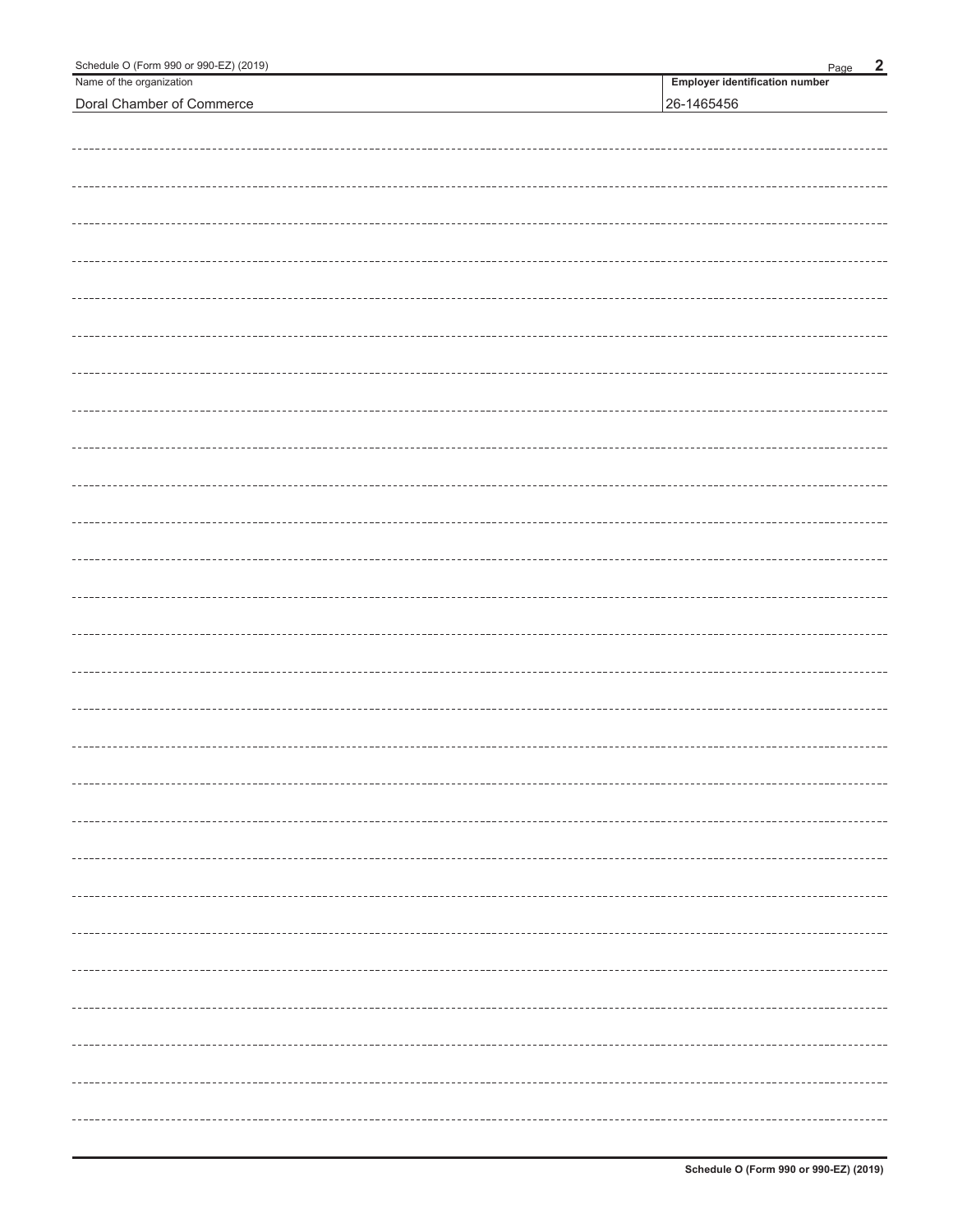| Doral Chamber of Commerce                                                                                                      | 26-1465456 |                           |       |      |
|--------------------------------------------------------------------------------------------------------------------------------|------------|---------------------------|-------|------|
| The following questions should be answered in the context of the FEDERAL return being electronically filed.                    |            |                           |       |      |
| Responses for state efiles are below.                                                                                          |            |                           |       |      |
|                                                                                                                                |            |                           |       |      |
|                                                                                                                                |            | Form family applicability |       |      |
| Check ("x") this column to see more information, when available.                                                               | 1065       | 1120/F                    | 1120S | 1041 |
| Name of signing officer or fiduciary <u>[11] Name of signing</u>                                                               |            |                           |       |      |
| Check ("X") if foreign officer and does not have a SSN/TIN                                                                     |            |                           |       |      |
| <b>OR</b>                                                                                                                      |            |                           |       |      |
| Check ("X") if officer opts not to provide SSN/ITIN                                                                            |            |                           |       |      |
| <b>OR</b>                                                                                                                      |            |                           |       |      |
| Enter SSN/EIN of signing officer or fiduciary                                                                                  | Y          | Y                         | Y     | Y    |
|                                                                                                                                |            |                           |       |      |
|                                                                                                                                |            |                           |       |      |
|                                                                                                                                |            |                           |       |      |
|                                                                                                                                |            |                           |       |      |
|                                                                                                                                | Y          | Y                         | Υ     | Y    |
|                                                                                                                                |            |                           |       |      |
| If claiming deduction for Salary & Wages on current year return, mark this box                                                 |            |                           |       |      |
| and enter the count of original W2's reported to SSA for this tax year.                                                        | Y          | Y                         | Y     |      |
|                                                                                                                                |            |                           |       |      |
| If claiming Compensation of Officers on current year return, mark this box                                                     |            |                           |       |      |
|                                                                                                                                |            | Y                         | Y     |      |
|                                                                                                                                |            |                           |       |      |
|                                                                                                                                |            |                           |       |      |
|                                                                                                                                | Y          | Y                         | Y     |      |
|                                                                                                                                |            |                           |       |      |
| <b>Business's Primary Physical Address:</b>                                                                                    |            |                           |       |      |
| <b>Street</b><br><u> 1989 - Johann Stoff, amerikansk politiker (* 1908)</u>                                                    |            |                           |       |      |
| Line 2<br><u> 1989 - Johann Stein, marwolaethau a bhann an t-Amhair an t-Amhair an t-Amhair an t-Amhair an t-Amhair an t-A</u> |            |                           |       |      |
| $\overline{\phantom{a}}$ St<br>City<br>Zip                                                                                     |            |                           |       |      |
| Province<br>Postal Code <b>Communist Communist Communist Communist</b><br>Country                                              | Y          | Y                         | Y     |      |
|                                                                                                                                |            |                           |       |      |
|                                                                                                                                |            |                           |       |      |
|                                                                                                                                |            |                           |       | Y    |
|                                                                                                                                |            |                           |       |      |
| Indicate which, if any, of the following forms this entity is required to file.                                                |            |                           |       |      |
| 720<br>990<br>1042                                                                                                             |            |                           |       |      |
|                                                                                                                                |            |                           |       |      |
| _ 940  ___ 941  ___ 943  ___ 944  ____ 945                                                                                     | Y          |                           |       |      |
|                                                                                                                                |            |                           |       |      |
| Were estimated tax payments made for this entity towards the current tax year's liability?                                     |            |                           |       |      |
| <b>No</b><br>Yes                                                                                                               |            | Y                         | Y     | Y.   |
| Note: For EFTPS Confirmation Number, if more than 15 digits, enter the first 15 digits.                                        |            |                           |       |      |
| First Payment, regardless of quarter or date paid.                                                                             |            |                           |       |      |
| Direct Debit/ACH<br>Method<br><b>EFTPS</b><br>Cash<br>Check                                                                    |            |                           |       |      |
|                                                                                                                                |            |                           |       |      |
|                                                                                                                                |            |                           |       |      |
|                                                                                                                                |            |                           |       |      |
| For Cash payments, date cash was deposited. For Check payments, date on check.                                                 |            |                           |       |      |
|                                                                                                                                |            |                           |       |      |
| Last 4 digits of account number for Direct Debit/ACH or EFTPS payment ______                                                   |            |                           |       |      |
| EFTPS Confirmation Number <u>_________</u>                                                                                     |            |                           |       |      |
| Note: For EFTPS Confirmation Number, if more than 15 digits, enter the first 15 digits.                                        |            |                           |       |      |
| Last Payment, regardless of quarter or date paid.                                                                              |            |                           |       |      |
| Do NOT use if only one estimated payment was made.                                                                             |            |                           |       |      |
| Direct Debit/ACH<br>Method<br>Cash<br>Check<br><b>EFTPS</b>                                                                    |            |                           |       |      |
|                                                                                                                                |            |                           |       |      |
|                                                                                                                                |            |                           |       |      |
|                                                                                                                                |            |                           |       |      |
|                                                                                                                                |            |                           |       |      |
| For Cash payments, date cash was deposited. For Check payments, date on check.                                                 |            |                           |       |      |
| Last 4 digits of account number for Direct Debit/ACH or EFTPS payment                                                          |            |                           |       |      |
| EFTPS Confirmation Number.                                                                                                     |            |                           |       |      |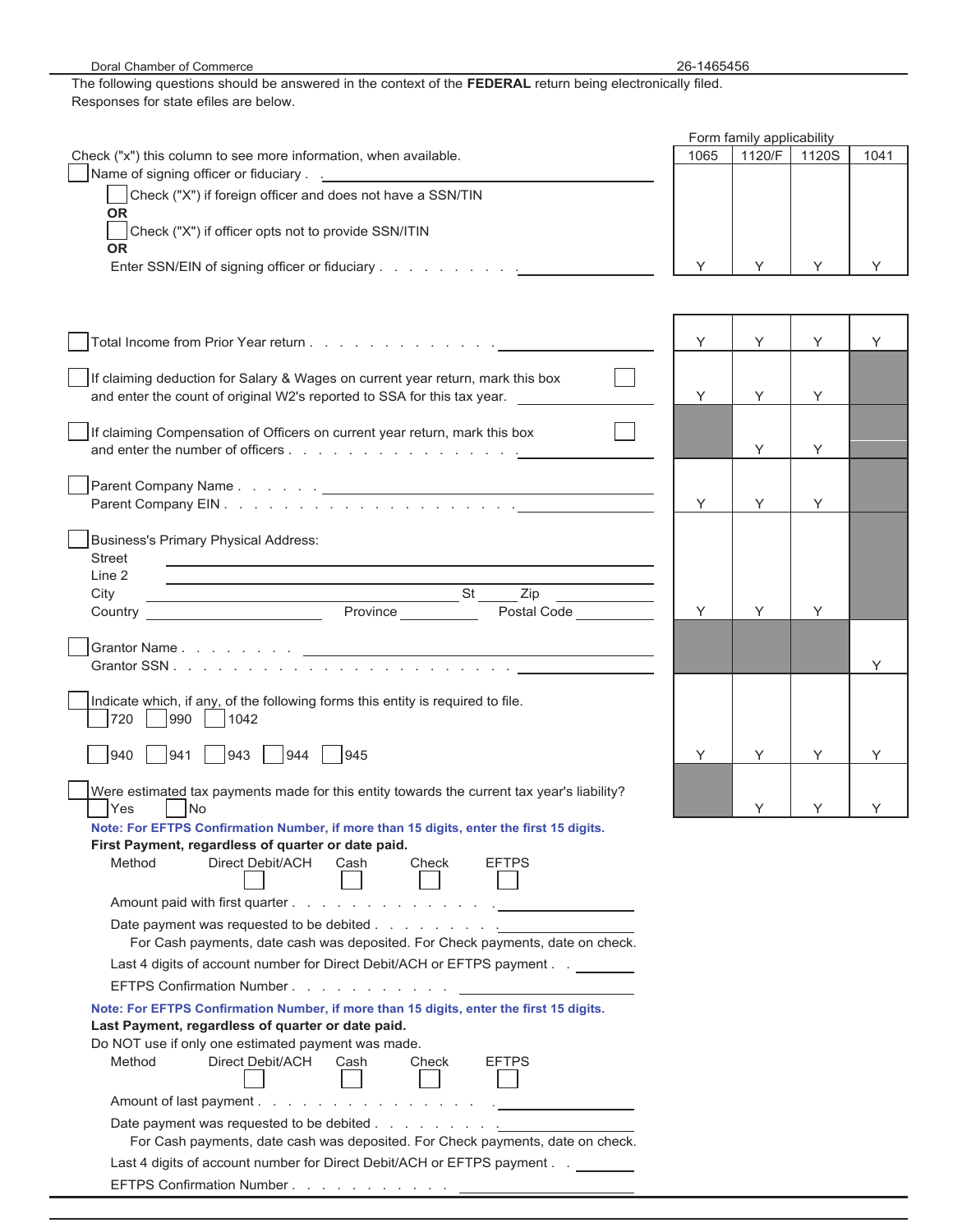#### **Part VIII, Lines 1a-h (990) - Contributions, Gifts, Grants, and Other Amounts**

|                                                                                   | Cash    | Noncash |
|-----------------------------------------------------------------------------------|---------|---------|
|                                                                                   |         |         |
|                                                                                   | 139,172 |         |
|                                                                                   |         |         |
|                                                                                   |         |         |
|                                                                                   |         |         |
| 6 All other contributions, gifts, grants, and similar amounts not included above: |         |         |
| <b>SEMINARS &amp; CONFERENCES</b>                                                 | 64,048  |         |
| <b>DONATIONS</b>                                                                  | 240     |         |
| <b>NETWORKING</b>                                                                 | 1.647   |         |
|                                                                                   |         |         |
|                                                                                   |         |         |
|                                                                                   | 65.935  |         |
|                                                                                   | 205.107 |         |

#### **Part X, Line 4 (990) - Accounts Receivable**

|    |                                 | Accounts receivable |  |     | Allowance for doubtful accounts |     |
|----|---------------------------------|---------------------|--|-----|---------------------------------|-----|
|    |                                 | Beginning           |  | End | Beginning                       | End |
|    |                                 |                     |  | 600 |                                 |     |
|    |                                 |                     |  |     |                                 |     |
|    |                                 |                     |  |     |                                 |     |
|    | 4                               |                     |  |     |                                 |     |
|    | 5                               |                     |  |     |                                 |     |
|    | 6                               |                     |  |     |                                 |     |
|    |                                 |                     |  |     |                                 |     |
|    | 8                               |                     |  |     |                                 |     |
|    | 9                               |                     |  |     |                                 |     |
| 10 | 10                              |                     |  |     |                                 |     |
|    | 11 Total accounts receivable 11 |                     |  | 600 |                                 |     |

#### **Part X, Line 15 (990) - Other Assets**

| Total:               | 649              | 649      |
|----------------------|------------------|----------|
| Description          | <b>Beginning</b> | End      |
| <b>IFUND ME LOAN</b> |                  | $\sim$ 1 |
| <b>IFURNITURE</b>    | 588              | 588      |

#### **Part X, Lines 23 and 24 (990) - Secured and Unsecured Notes Payable**

|             |               | Total:    | . 716       |             |
|-------------|---------------|-----------|-------------|-------------|
|             |               |           | Balance due |             |
|             |               | Check if  | beginning   | Balance due |
|             | Lender's name | Unsecured | of vear     | end of year |
| <b>AMEX</b> |               |           | 1,716       |             |

#### **Part X, Line 25 (990) - Other Liabilities**

| Totaı                |           | 715  |
|----------------------|-----------|------|
| <b>Description</b>   | Beainnina | End  |
| Federal income taxes |           |      |
| CREDIT CARD          |           | 7151 |